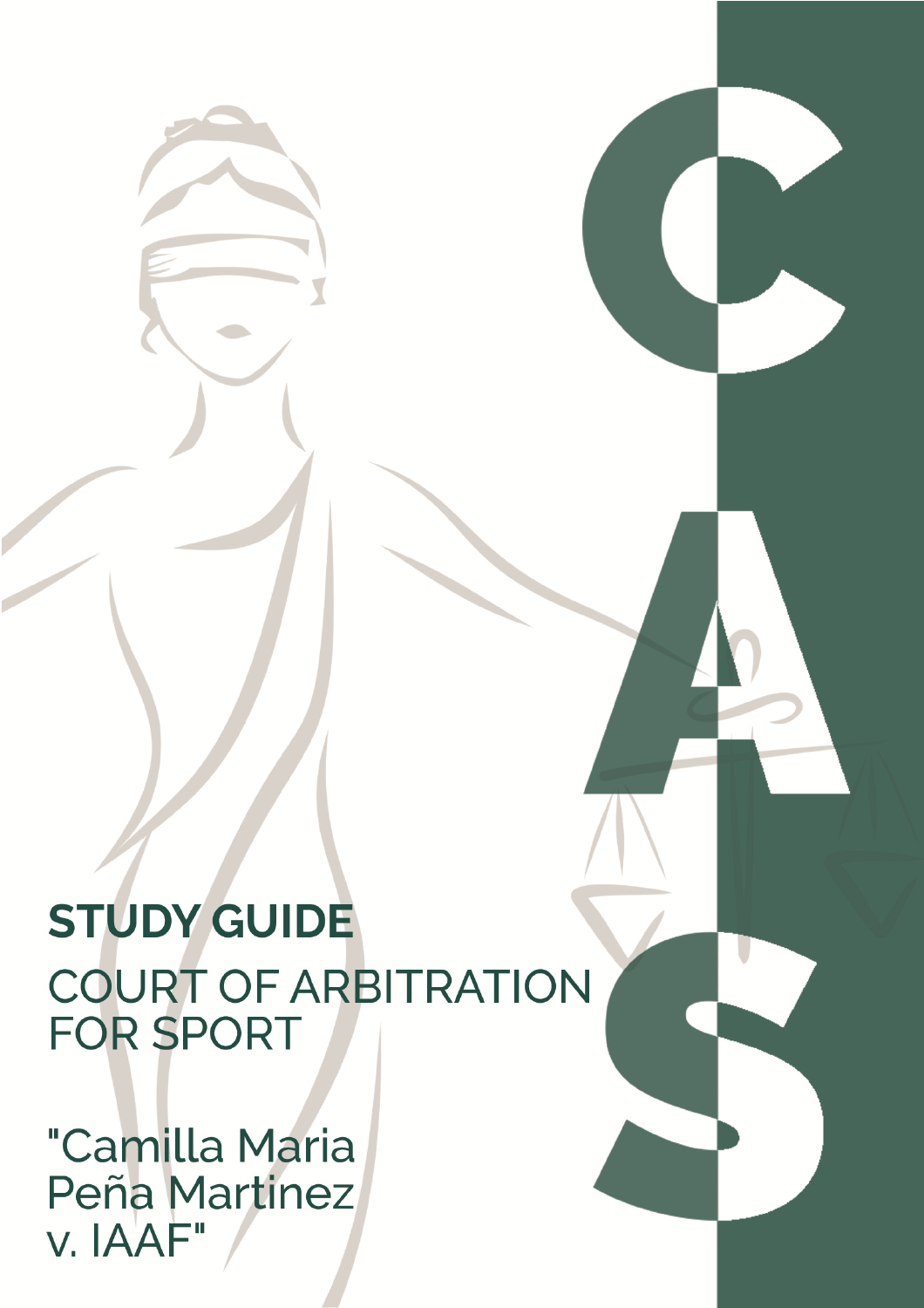| I.               |     |  |  |
|------------------|-----|--|--|
| П.               |     |  |  |
| Ш.               |     |  |  |
| $I\mathcal{V}$ . |     |  |  |
| A.               |     |  |  |
| <b>B.</b>        |     |  |  |
|                  | 1.  |  |  |
|                  | 2.  |  |  |
|                  | 3.  |  |  |
|                  | a.  |  |  |
|                  | b.  |  |  |
| V.               |     |  |  |
| A.               |     |  |  |
|                  | 1.  |  |  |
|                  | 2.  |  |  |
|                  | 3.  |  |  |
|                  | 4.  |  |  |
|                  | 5.  |  |  |
|                  | 6.  |  |  |
|                  | 7.  |  |  |
|                  | 8.  |  |  |
|                  | 9.  |  |  |
| <b>B.</b>        |     |  |  |
|                  | 1.  |  |  |
|                  | 2.  |  |  |
|                  | 3.  |  |  |
| $\mathbf{C}$ .   |     |  |  |
| D.               | .23 |  |  |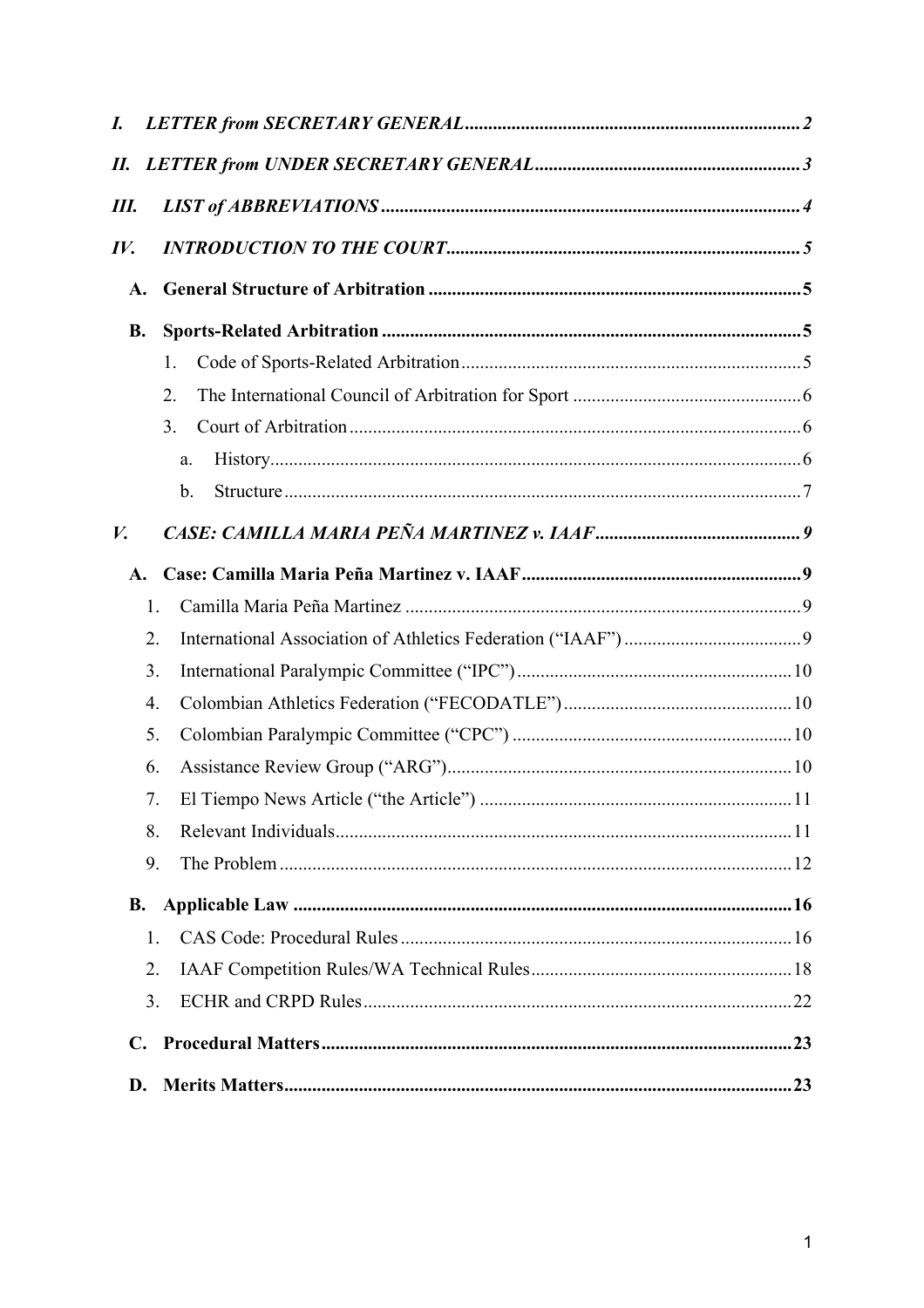### **I. LETTER from SECRETARY GENERAL**

Honourable participants;

It is an immense honour for me, as the Secretary-General of the conference, to introduce to you Themis Court Simulations 2022 edition.

As a leading example for the moot court conferences in Turkey, whether at academic expertise, organizational excellence, dedication for the utmost pleasure for the participants or in our persistency to outdo the previous editions, Themis Court Simulations has always advanced itself each passing year.

In this year, we are more than excited to continue this tradition and announce our courts. Ranging from human rights discussions to various types of international arbitrations, from English to Turkish, we have prepared five unique and interesting courts which are, in no specific order; The European Court of Human Rights (ECtHR), International Chamber of Commerce (ICC), Court of Arbitration for Sports (CAS), Istanbul Tahkim Merkezi (ISTAC) and T.C. Anayasa Mahkemesi.

As you could suspect besides the courts and magnificent academy, Themis Court Simulation's magnificent organization team will welcome with their kind hospitality to make your experience as convenient as possible. Through these regards I would like to thank our Director-General Edige Doğan and his team of colleagues for their exquisite efforts for the conference and its organizational excellence.

On behalf of the Themis Court Simulations, I would like to express my excitement to host all of you once more and say that we cannot wait to define justice together once again.

**Kind Regards,**

**Tolga Yeşil Secretary General, TCS'22**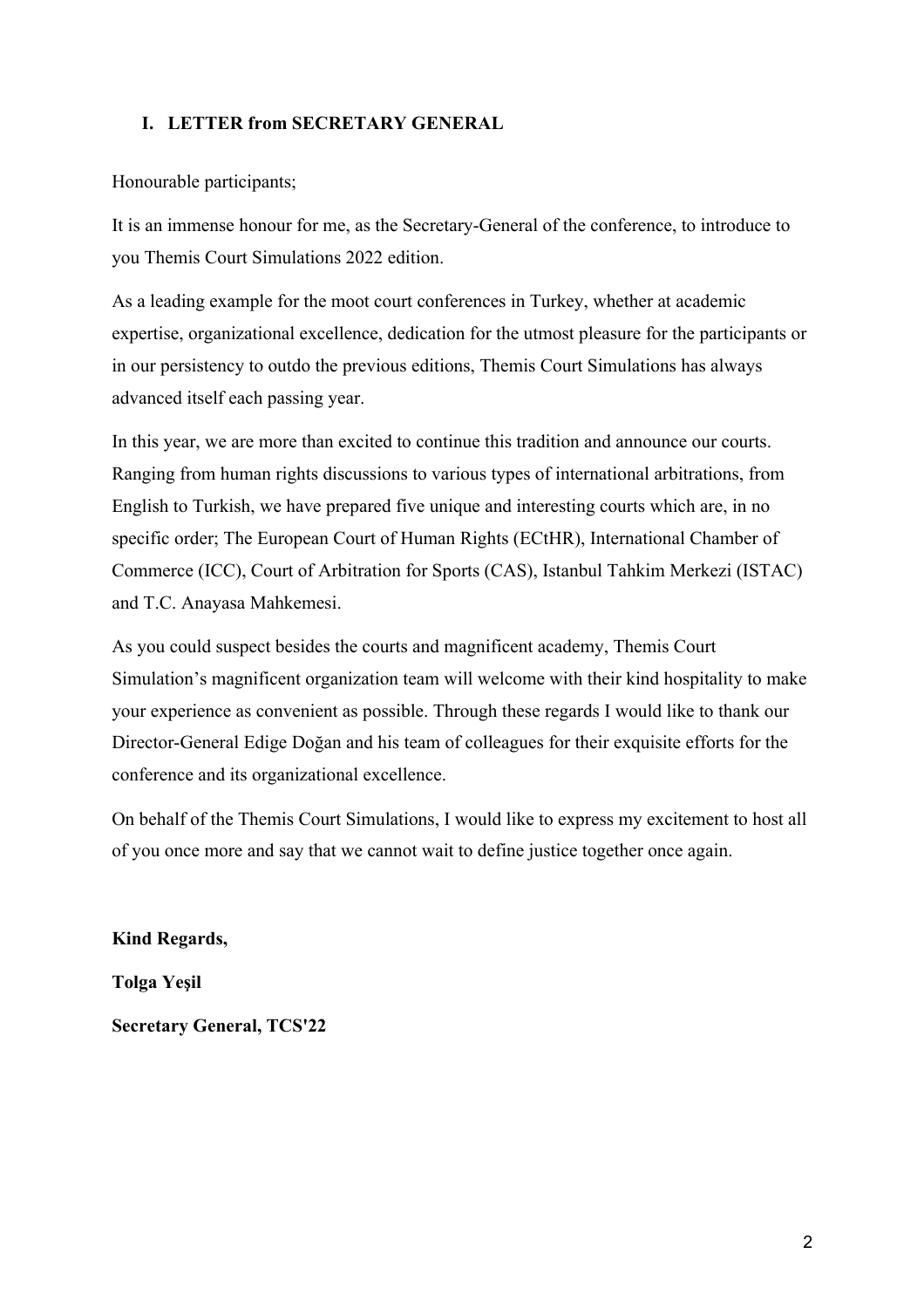## **II. LETTER from UNDER SECRETARY GENERAL**

Distinguished participants,

It is a privilege to serve you as Under Secretary General of the Court of Arbitration for Sport at Themis Court Simulations, 2022. I'm Arda Özkan, junior law student at Istanbul Bilgi University.

This year, in our court, we are simulating a case which includes great importance of sport regulations, human rights and some other hidden sides of an athlete's case against the federation. While we were writing and making alterations on the Mr. Leeper v. IAAF case, one of the mots elaborated concept was "equality". This key concept is crucial for a fair trial and especially in this case for justice. Although the case at hand is inspired from a real case, it should be remembered that alterations

and additions have been made. All participants must only refer to and analyze the case according to the merits of the case.

Concerning the importance of the right to a fair trial, it is your duty to make sure that justice is served and come up with a righteous, equitable award that is in accordance with the Code of Sports-related Arbitration. In this scope, this document has been provided by the TCS Secretariat to give background and general knowledge about our case, Court of Arbitration for Sport and Code of Sports-related Arbitration. Please be reminded that participants are expected to read and understand this guide to the fullest extent.

During the entire process, I had opportunity to work with an amazing group of people. Firstly, I would like to thank to my Academic Assistants, İdil Gezer & Simge Erdem for making this journey incredibly joyful and for their endless efforts in this process. Once again, thank you from the bottom of my heart. Secondly, I would like to thank to our friends, Secretary General Mr. Tolga Yeşil, Director General Mr. Edige Doğan and Deputy Director General Mr. Mehmet Oğuz Koç for giving us the opportunity, believe in us and making this court simulation possible.

Concluding my letter, I would like to welcome you all to Themis Court Simulations 2022. Looking forward to meeting you soon.

Best Regards,

Arda Özkan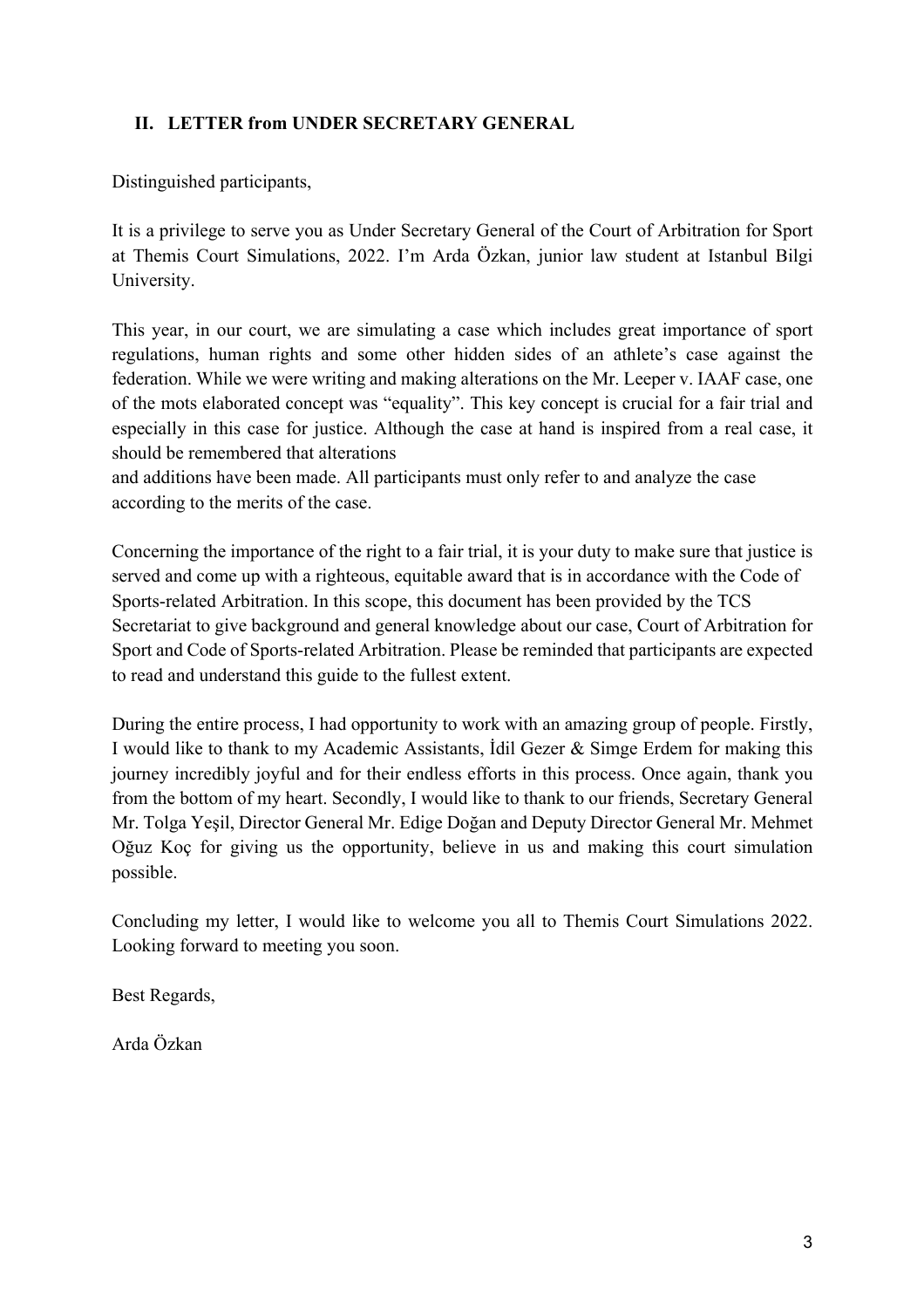# **III. LIST of ABBREVIATIONS**

| <b>ARG</b>       | Assistance Review Group                                  |
|------------------|----------------------------------------------------------|
| Art.             | Article                                                  |
| CAS              | Court of Arbitration for Sport                           |
| CAS Code         | Code of Sport-related arbitration                        |
| <b>CRPD</b>      | Convention on the Rights of persons with Disabilities    |
| <b>CPC</b>       | Colombian Paralympic Committee                           |
| <b>ECHR</b>      | European Court of Human Rights                           |
| <b>FECODATLE</b> | <b>Colombian Athletics Federation</b>                    |
| <b>IAAF</b>      | <b>International Association of Athletics Federation</b> |
| <b>ICAS</b>      | International Council of Arbitration for Sport           |
| <b>IOC</b>       | International Olympic Committee                          |
| <b>IPC</b>       | <b>International Paralympic Committee</b>                |
| <b>TCS</b>       | Themis Court Simulations                                 |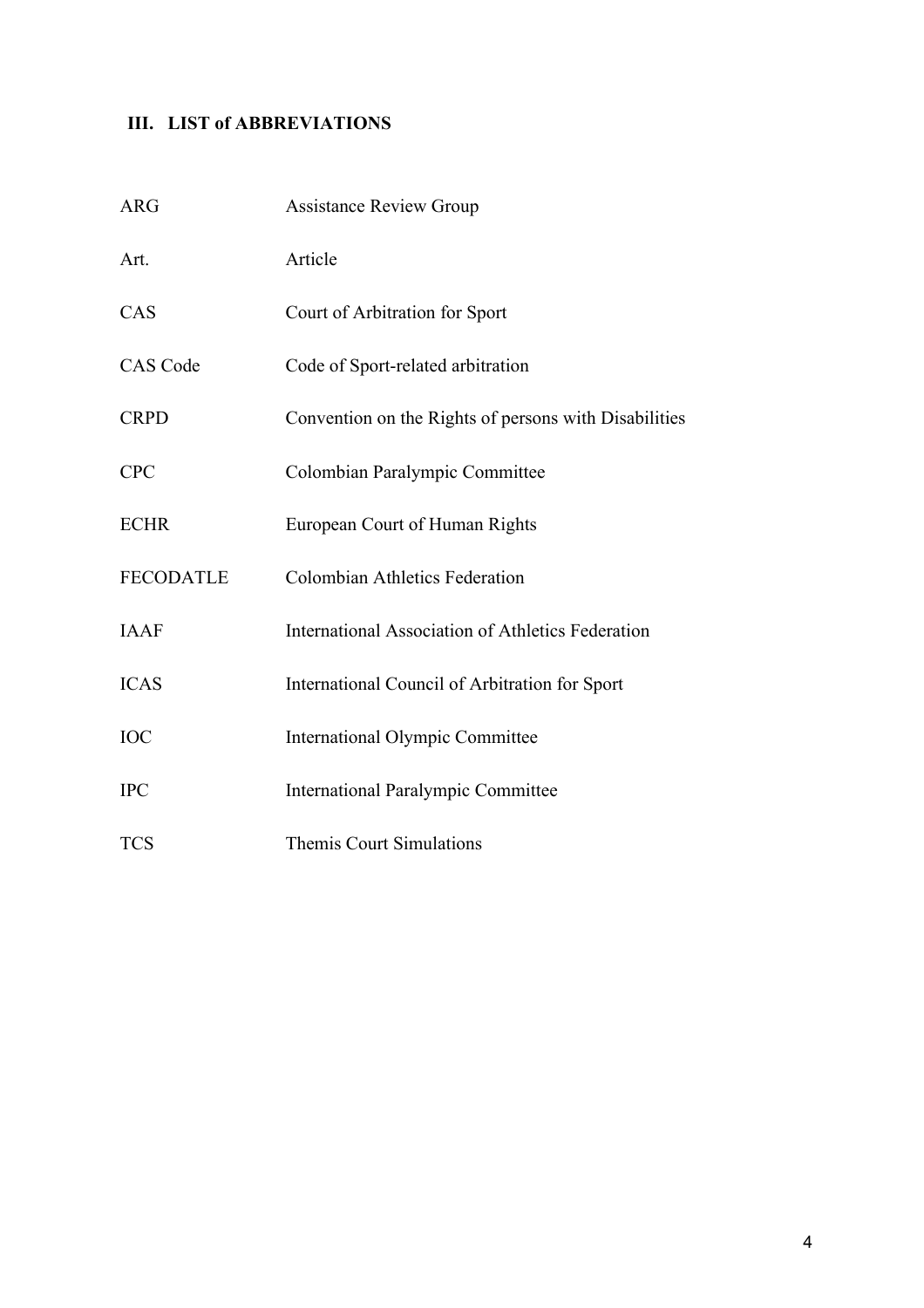### **IV. INTRODUCTION TO THE COURT**

#### **A. General Structure of Arbitration**

Arbitration is a procedure in which a dispute is submitted, by agreement of the parties, to one or more arbitrators who make a binding decision on the dispute. Parties decide to go for a private dispute resolution procedure instead of going to court.

Arbitration agreements can be divided into two types. The first type of arbitration agreement is a contract that contains an arbitration clause, which stipulates the parties to the contract will arbitrate. The second type of arbitration agreement occurs after the dispute has arisen. The two parties reached an agreement on the dispute solved through arbitration. Sometimes called a submission agreement.

Parties are inclined to resolve disputes through arbitration due to some potential advantages pro-rata to judicial proceedings. Arbitration grants the parties to choose their arbitral tribunal whereas in judicial courts there is no possibility for judge selections. The proceedings are generally non-public and often faster than court proceedings. Provisions of the New York Convention 1958 enable arbitral awards to be enforceable in other nations in contrast to court decisions.

#### **B. Sports-Related Arbitration**

#### **1. Code of Sports-Related Arbitration**

The Code of Sports-related Arbitration entered into force on 22nd September 1994. In order to regulate some of the long-established principles of CAS case law and practices, the Code was revised on the 1st of January 2021. The current form of the Code was established in 2010.v The Code consists of 70 articles in total, and it is divided into two sections. The first section, articles S1 to S26 (S1-S3 joint dispositions, S4-S11 ICAS, S12-S22 CAS, S23-S26 miscellaneous provisions.)

The second section, articles R27-R70 (R27-R37 general provisions, R38-R46 special provisions applicable to the ordinary arbitration procedure, R47-R59 special provisions applicable to the appeal arbitration procedure, R60-R62 consultation proceedings, R63 interpretation, R64-R66 costs of arbitration proceedings, R67-R70 miscellaneous provisions)

The Code constitutes of rules for four separate procedures:

- the ordinary arbitration procedure.
- the appeals arbitration procedure.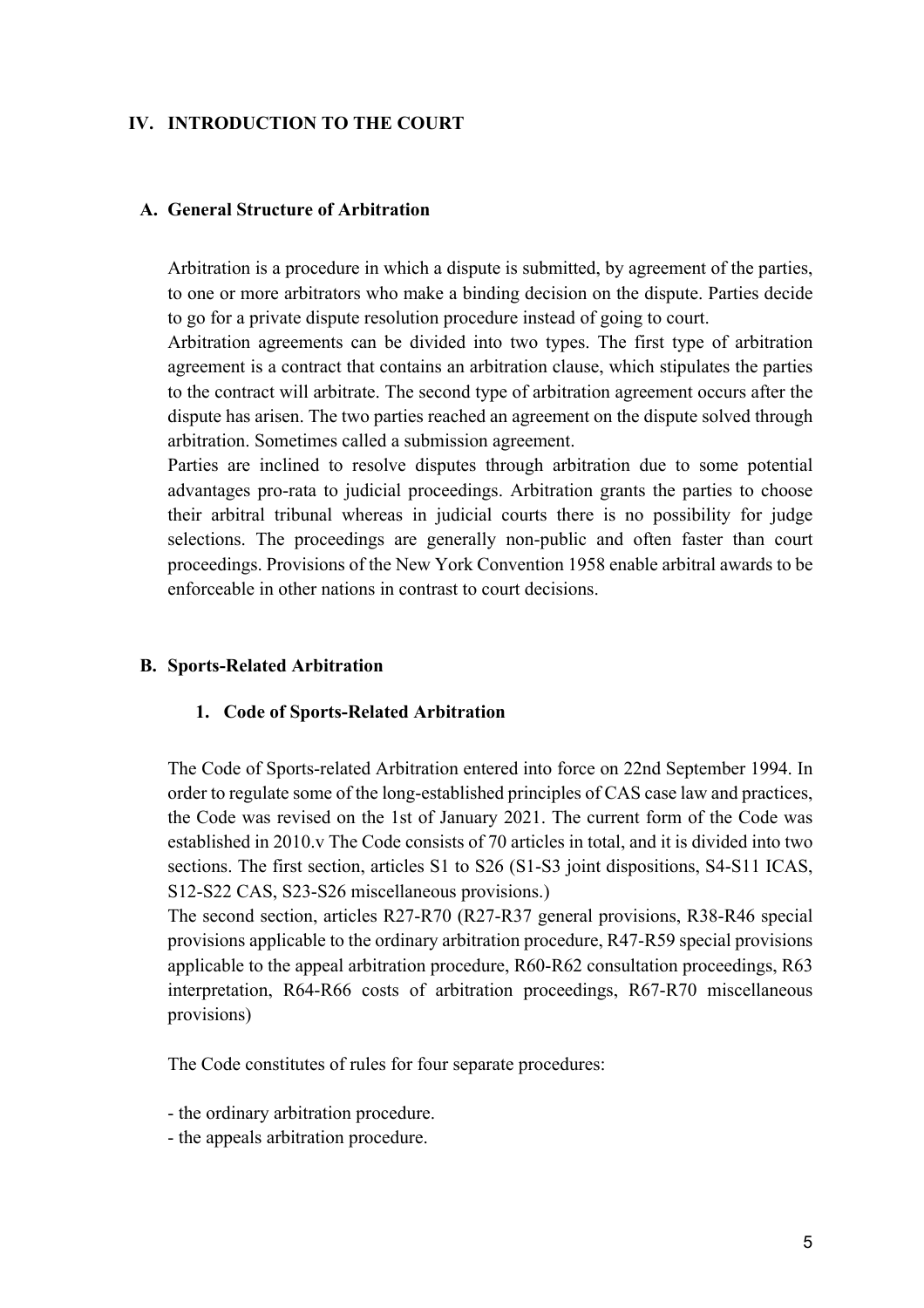- the advisory procedure, which is non-contentious and allows certain sports bodies to seek advisory opinions from the CAS. - the mediation procedure.

Written and oral proceedings are the two classic phases of arbitration. An exchange of statements of the case is reviewed in the written proceedings and the phase where the parties are heard by the arbitrators, generally at the seat of the CAS in Lausanne, is the oral proceedings.

### **2. The International Council of Arbitration for Sport**

ICAS is the supreme organ of the CAS and serves as the management and administrative branch of the CAS. The purpose for ICAS establishment is distinctly disclosed in Article S2 of the Code: "The purpose of ICAS is to facilitate the resolution of sports-related disputes through arbitration or mediation and to safeguard the independence of CAS and the rights of the parties. It is also responsible for the administration and financing of CAS."

ICAS protects the independence of CAS and parties' rights. ICAS is also responsible for the management and financing of the CAS. ICAS is composed of 20 high-level jurists who must all be well-acquainted with the issue of the arbitration along with knowledge of sports law. ICAS members sign a declaration that states that they will be undertaking to exercise their function with total objectivity and independence which also means that members should not have taken a part in the proceedings before CAS as an arbitrator or counsel. The exercise power of ICAS is listed under article S6 of the Code.

### **3. Court of Arbitration**

### **a. History**

"The Court of Arbitration for Sport (CAS) is an institution independent of any sports organization which provides for services in order to facilitate the settlement of sportsrelated disputes through arbitration or mediation by means of procedural rules adapted to the specific needs of the sports world."

The Court of Arbitration for Sport was established in 1984 in Lausanne, Switzerland where the headquarters are today. The courts of the CAS are located in New York City, Sydney and Lausanne.

In the early 1980s, the increase in international sport-related disputes revealed the necessity of an international and independent institution that could resolve sport specialized conflicts and be authorized to make mandatory settlements. In 1981, International Olympic Committee (IOC) President Juan Antonio Samaranch had an idea to form a sport-separated jurisdiction which led to the establishment of the CAS.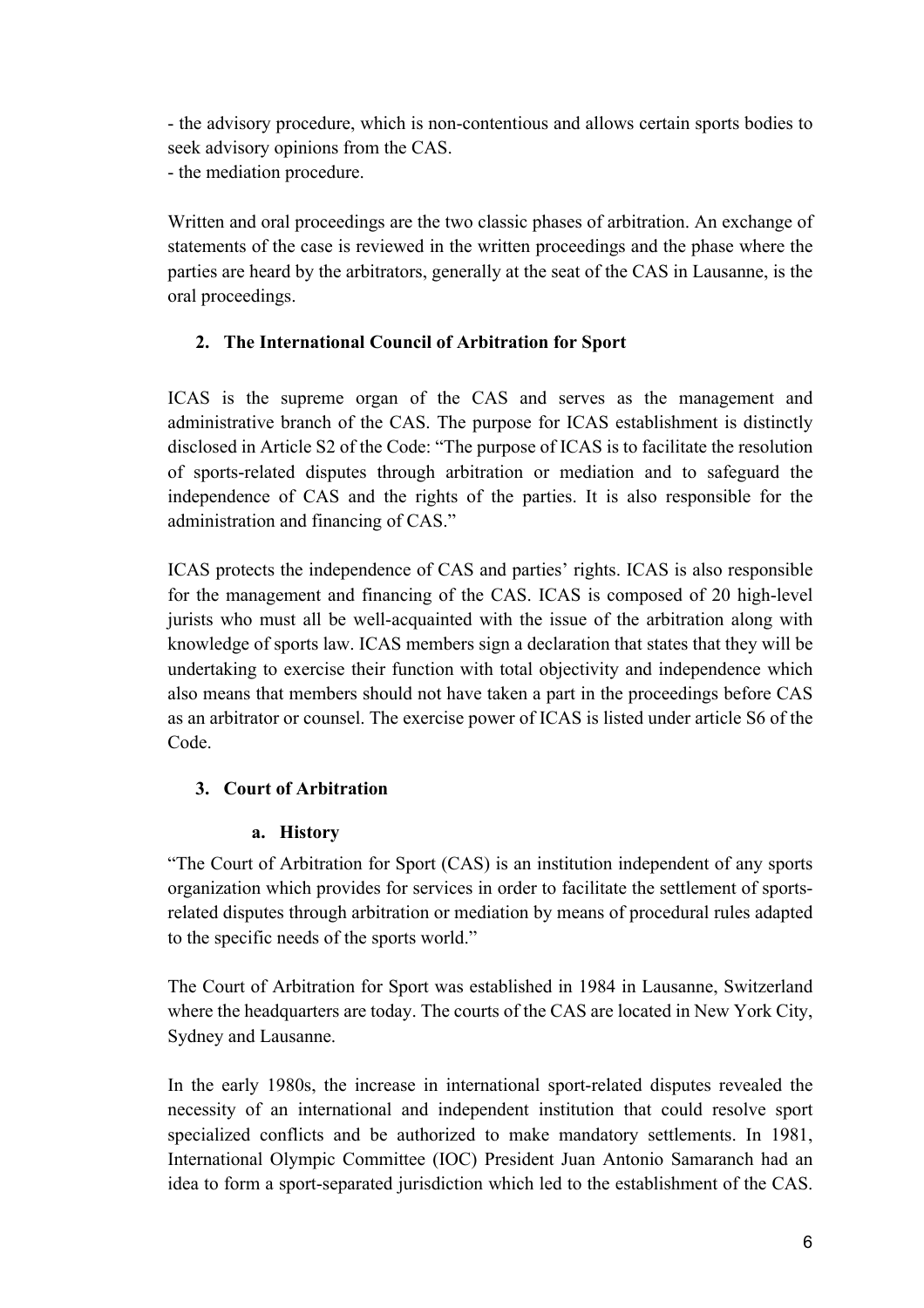The purpose for the creation of a separate jurisdiction for sports was to have an authority that can efficiently resolve direct or indirect international sport related disputes offering quick, flexible, and inexpensive procedures. In 1983, the IOC officially ratified the statutes of the CAS, which came into force on 30 June 1984 and became operational as of that date, under the leadership of President Mbaye and the Secretary General, Mr Gilbert Schwaar. Procedural Regulations accompanied the CAS Statute, which both were slightly modified in 1990. IOC, International Federations (IF), the National Olympic Committees (NOC) and President of the IOC appointed 60 members to the CAS. In addition, the IOC Executive Board had the power to propose a modification of the CAS Statute. Furthermore, the operating costs of the CAS were funded by the IOC before it went through reform in 1994. The impartiality and independence of CAS started to create suspicion as a consequence of the aforementioned facts. The CAS also had a lack of procedural matters. There was only one type of attainable contentious proceeding which prohibited different approaches to different types of conflicts. A guide which provided a base for appeals was published by CAS in 1991 with the following clause:

*"Any dispute arising from the present Statutes and Regulations of the ... Federation which cannot be settled amicably shall be settled finally by a tribunal composed in accordance with the Statute and Regulations of the Court of Arbitration for Sport to the exclusion of any recourse to the ordinary courts. The parties undertake to comply with the said Statute and Regulations, and to accept in good faith the award rendered and in no way hinder its execution."*

The reform of the CAS system began with an appeal made to the Swiss Federal Tribunal by a horse rider named Elmar Gundel who objected to the validity of the award given by CAS. He claimed that the court did not meet the conditions of impartiality and independence thus it should not be considered as a proper arbitral court. In its judgment of 15 March 1993, the Federal Tribunal recognized CAS as a court of arbitration but also stated that CAS had to break off its compact relation with the IOC to become independent and impartial. Following the Gundel judgment, CAS Statutes and Regulations were revised to make the institution effectively independent from the IOC. The International Council of Arbitration for Sport (ICAS) was founded to finance and operate CAS, with the sole purpose of replacing the IOC. The creation of ICAS and the new structure of CAS were approved in Paris, on 22 June 1994. The agreement that constituted the ICAS was signed in Paris therefore it is also known as the Paris Agreement.

#### **b. Structure**

CAS operates through the intermediary of arbitrators, of whom there are at least 150, with the help of the Court Office headed by the Secretary-General. ICAS is the responsible body to appoint arbitrators of CAS. ICAS must appoint personalities with "appropriate legal training, recognized competence with regard to sports law and/or international arbitration, a good knowledge of sport in general and good command of at least one CAS working language, whose names and qualifications are brought to the attention of ICAS, including by the IOC, the IFs, the NOCs, and by the athletes'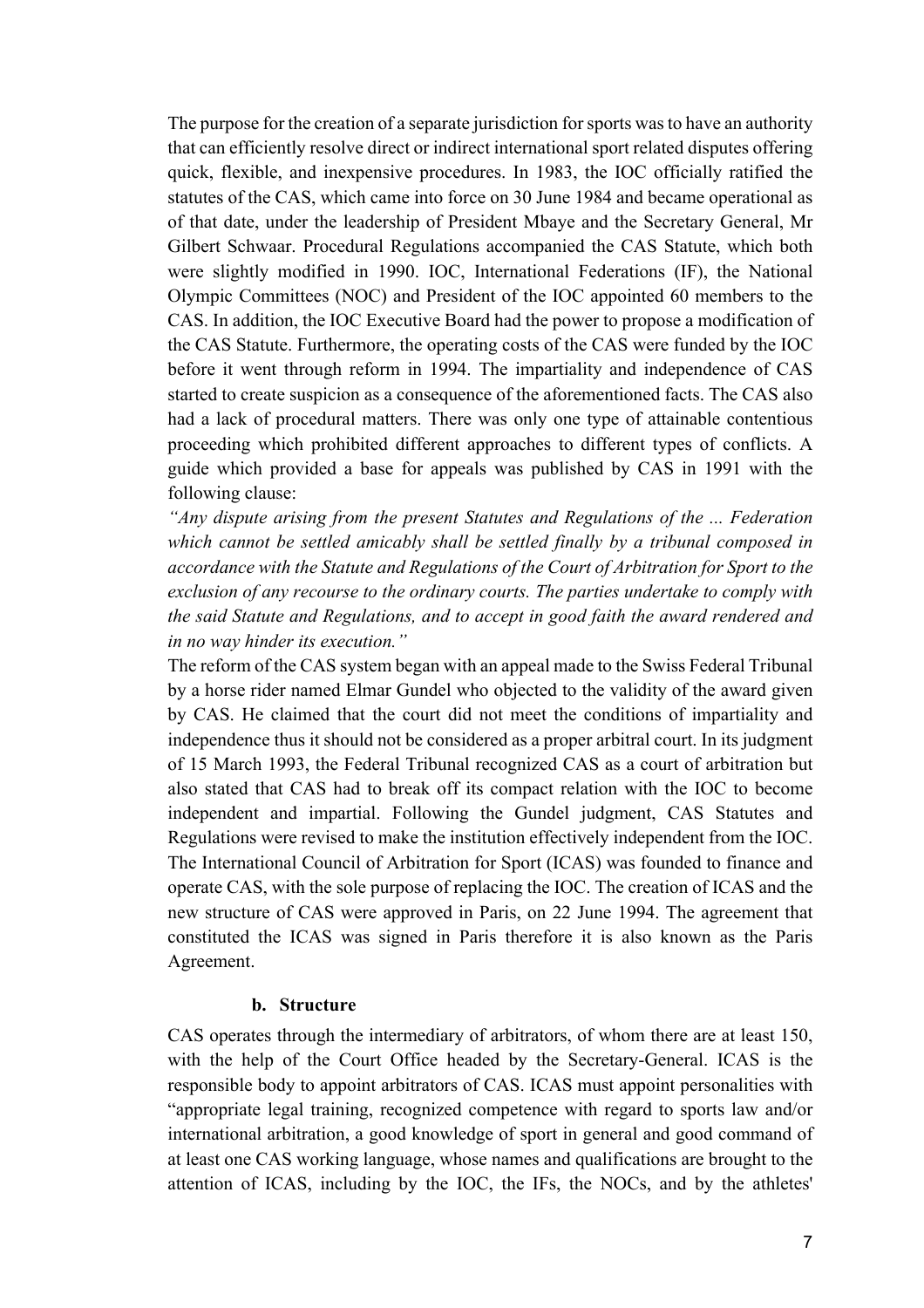commissions of the IOC, IFs, and NOCs". CAS consists of two divisions: `Ordinary Arbitration Division and `Appeals Arbitration Division. The Ordinary Arbitration Division is responsible for the resolution of the disputes submitted to the ordinary procedure. Appeals Arbitration Division is responsible for the resolution of disputes concerning the decisions of federations, associations, and other sports-related bodies considering that statutes or regulations of the said sports-related bodies or a specific agreement provides it so.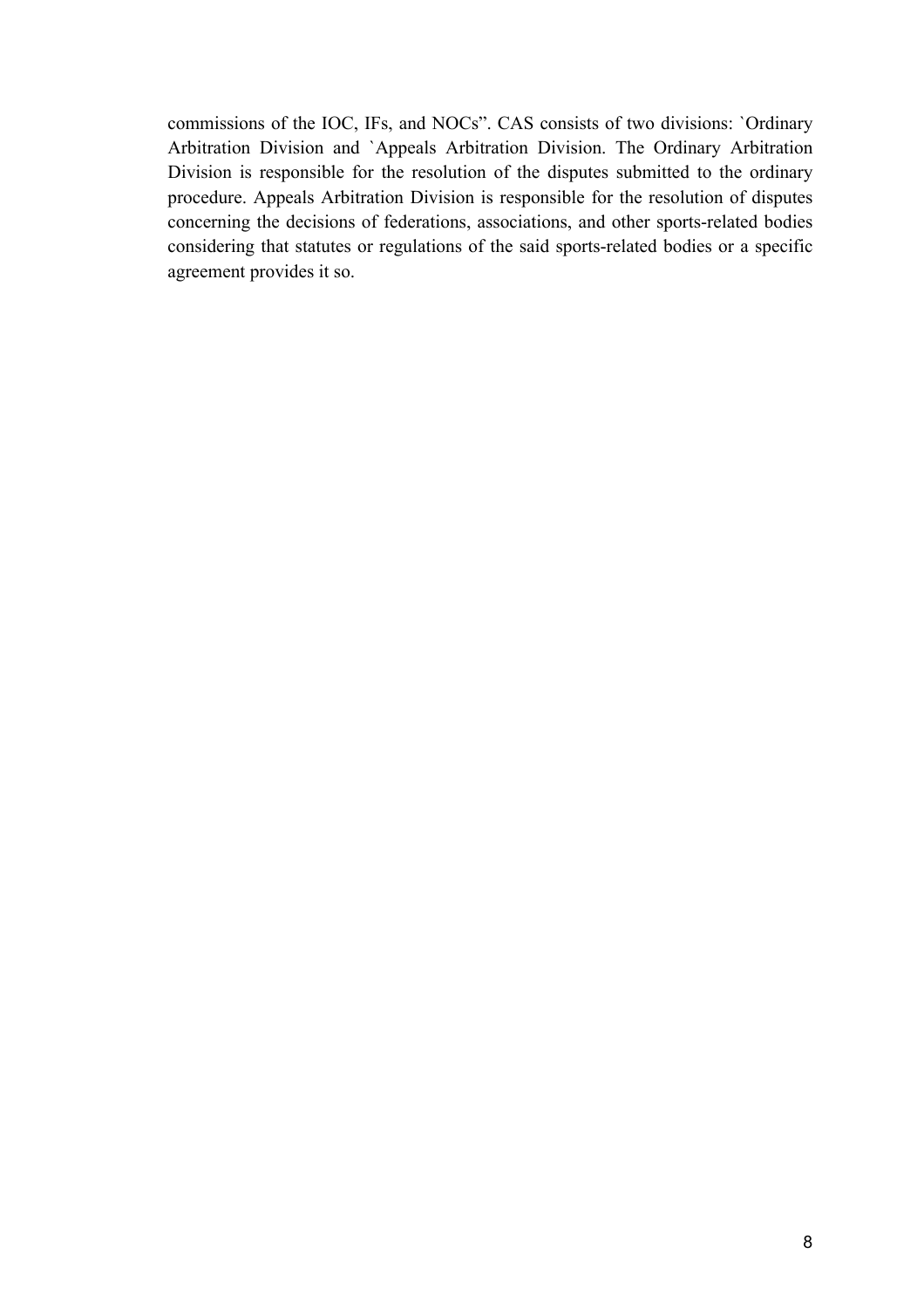# **V. CASE: CAMILLA MARIA PEÑA MARTINEZ v. IAAF**

## **A. Case: Camilla Maria Peña Martinez v. IAAF**

### **1. Camilla Maria Peña Martinez**

Camilla Maria Peña Martinez ("Ms. Martinez") was born on April 26th, 1988, in Medellín, Colombia. She was born with both legs missing below the knee. Therefore, she started using prosthetics at 9 months of her age.

She was an ambitious student during her educational life. She recognized her interest in sports such as baseball, basketball, and such during middle school but this interest did not keep her apart from her academic life. She managed to get into law school while she was still focusing on athletics. Yet, her passion for athletics got ahead of her academic life.

Camilla Martinez began competing in official para-athletics events in 2009. In such a short time, she started gathering the gold, bronze, and silver medals at the competitions. Her success as a bilateral transtibial amputee sprinter was the ground topic in a Women's Day Show Race on March 8th, 2018. got IAAF's attention based on the fiber-running-specific prostheses ("RSPs") she uses during competitions. Therefore, Mr. Carlo de Angeli, Senior Manager of Competitions for the IAAF send a notice to Mr. Duffy Mahoney, Chief of Sport Performance at FECODATLE about whether her RSPs were giving her an advantage on the competitions or not. This way, the long process between IAAF and Mrs. Martinez began.

### **2. International Association of Athletics Federation ("IAAF")**

The International Association of Athletics Federation (IAAF) is a sports federation, which is the management center of athletics at the international level. It is also a federation that is recognized by International Olympics Committee (IOC). IAAF was established in 1912 in Stockholm by 17 countries but reached 214 members at present. The Federation aims to be the governing authority for competition programs, athletes, the field of sports, equipment, and such.

IAAF is the respondent in this case and is represented by Mr. Jonathan Taylor Q.C. and Mr. Chris Lavey.

The President of the Federation is Sebastian Coe since 2015 who is former track and field athlete. He is also the president during the case process.

The Lead Counsel Sports Law & Governance of IAAF is Mr. Vijay Parbat.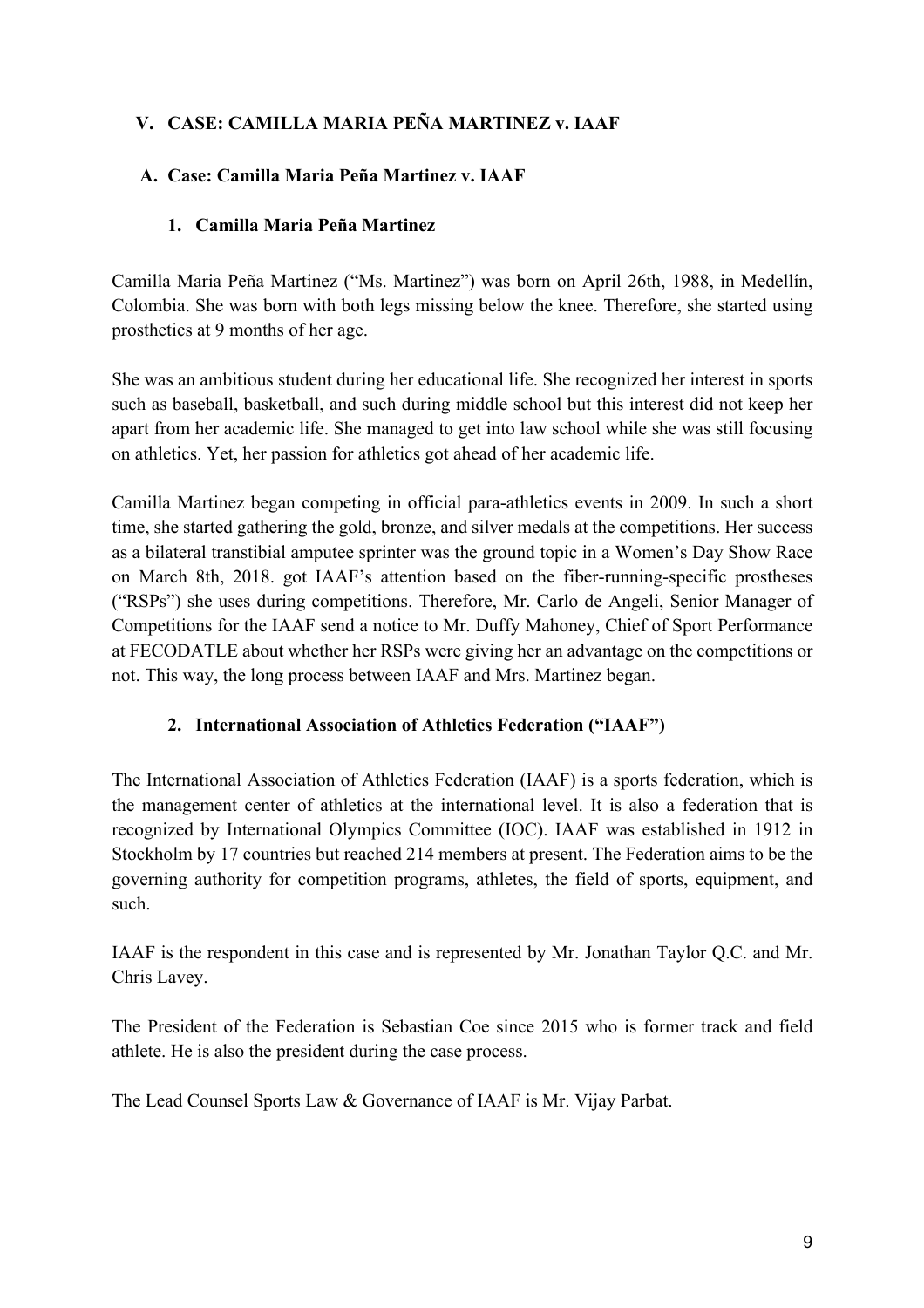# **3. International Paralympic Committee ("IPC")**

International Paralympic Committee (IPC) is a non-profit organization that supports paraathletes to attend sports competitions and encourages them to achieve their goals in the field. The Organization was founded in 1989 in order to organize the Olympic competition for paraathletes. Several countries support and attend sports competitions to help para-athletes which led the IPC to advance. The organization aims to show that para-athletes are as capable as nonpara-athletes in sports.

The President of the IPC is Andrew Parsons since 2017. He is also the president during the case process.

# **4. Colombian Athletics Federation ("FECODATLE")**

Colombian Athletics Federation (FECODATLE) is the governing body for the sport of athletics in Colombia. It is a part of CONSUDATLE which is the governing body for sports athletes in South America. CONSUDATLE has 13 members and Colombia was one of them to join which occurred in the same year that the Colombian Athletics Federation was founded, 1937. It is also a member of IAAF.

The President of the FECODATLE is Lino Ramiro Varela Marmolejo. He is also the president during the case process.

# **5. Colombian Paralympic Committee ("CPC")**

Colombian Paralympic Committee represents Colombian para-athletes in the International Paralympic Committee. It encourages athletes about sports rehabilitation by executing different programs so that it leads the para-athletes to do sports professionally. By supporting the disabled athletes in the field, CPC beats a path for them at the national and international levels.

# **6. Assistance Review Group ("ARG")**

Assistance Review Group (ARG) is in charge of making recommendations upon the issue to IAAF's chief executive officer. ARG would produce a report containing a "provisional recommendation based on that assessment". The relevant party of the case would then have the opportunity to provide comments on the draft report. Later on, ARG would finalize its report and make its recommendation to the IAAF's chief executive officer so that decision can be made. The report would be referred to the IAAF Council, in which case the IAAF Council would take a "final and binding" decision.

The Chair of the ARG is Mr. Brian Roe.

The Chief Executive Officer of IAAF is Mr. Ridgeon.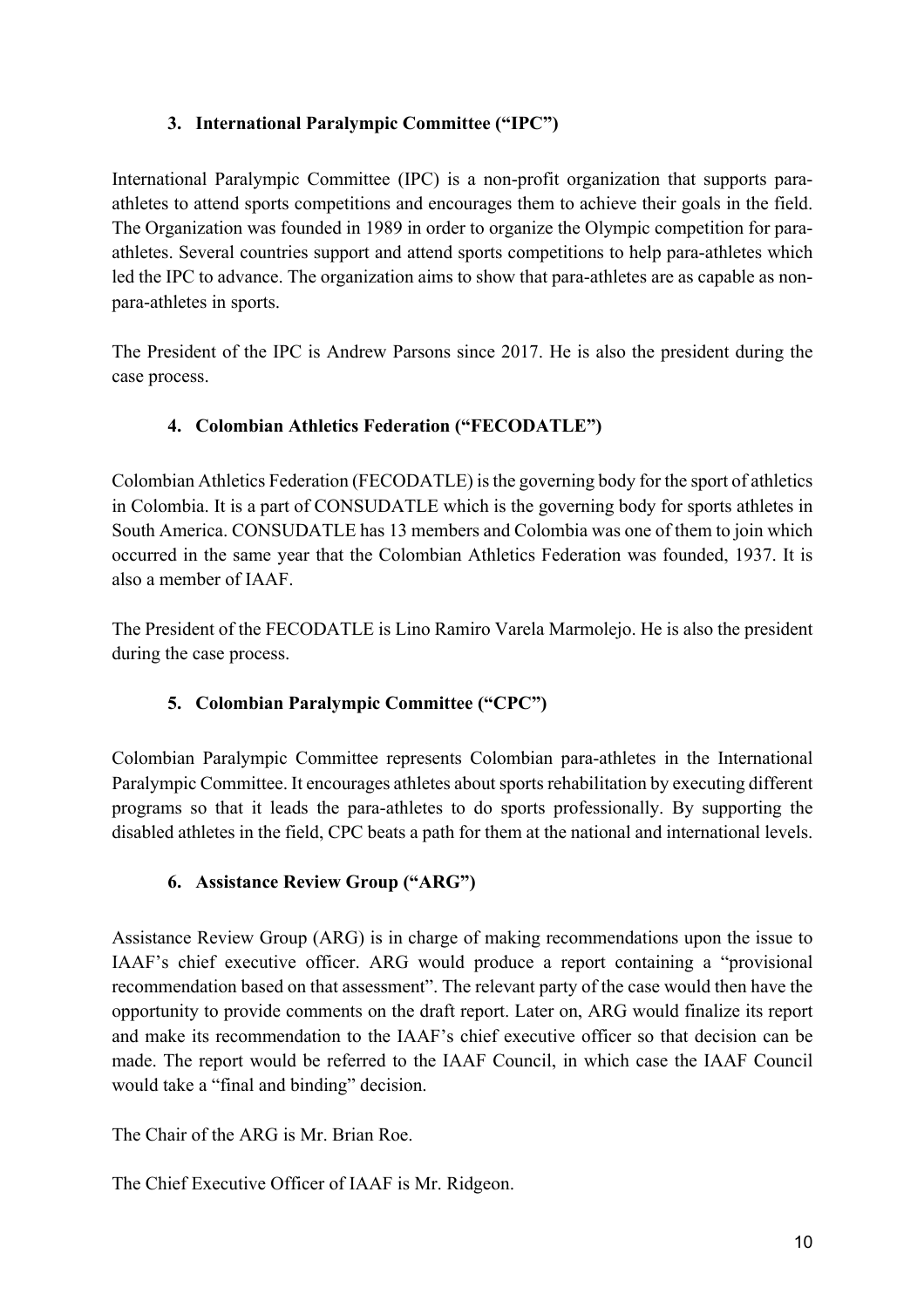## **7. El Tiempo News Article ("the Article")**

El Tiempo is a daily newspaper that was founded in 1911 in Bogotà, Colombia by liberal party members. What makes it famous is the fight this newspaper gives against bribery and drug dealing, especially after the 1980s. This brave attitude made the newspaper one of the most powerful voices in the country since drug dealing is a massive problem for ages. Journalism, in general, became known as a risky business. Nonetheless, El Tiempo maintained its stance and reached for the peak.

In the present day, El Tiempo is still one of the best investigative journals. It has now more than 350.000 readers daily and the paper is known to be a respected and trusted source of news.

## **8. Relevant Individuals**

### Camilla Maria Peña Martinez

Elite athlete. She is a bilateral transtibial amputee sprinter. Because both of her legs have been amputated, Ms. Martinez uses passive-elastic carbon-fiber running-specific prostheses ("RSPs") to enable her to run. She states that the Rule unlawfully places the burden of proof on me to demonstrate that I did not derive an overall competitive advantage from the use of RSPs. She claims all of these processes tainted her name and efforts.

### Coach Harvey

Ms. Martinez's coach. He has been coaching Ms. Martinez for 18 years. Mr. Harvey states that he witnessed Miss Martinez training tirelessly, running many hundreds of miles and undergoing comprehensive weight training and even though Ms. Martinez's RSPs changed due to changes in sponsorships, Ms. Martinez's progress is related to her incredible athletic ability and an unwavering work ethic.

### Old Member

This witness insisted on stay as anonymous due to security reasons. He/she was former member of World Athletes. He/she states that he/she has the knowledge that the Federation has due to his/her previous position in the Federation, Ms. Martinez is a great para-athlete and Federation will do anything to prove its perception.

### Nai Ki

Former member of the Colombian National Paralympic Team. She is a bilateral transtibial amputee sprinter likewise Camilla Martinez. She has been in the team for 3 years, in which she has also been teammates with Camilla for the last 2 years of it. Also, both Ms. Martinez and Ms. Nai Ki specialize in the 400-meter races. She races with using RSP's as well, however,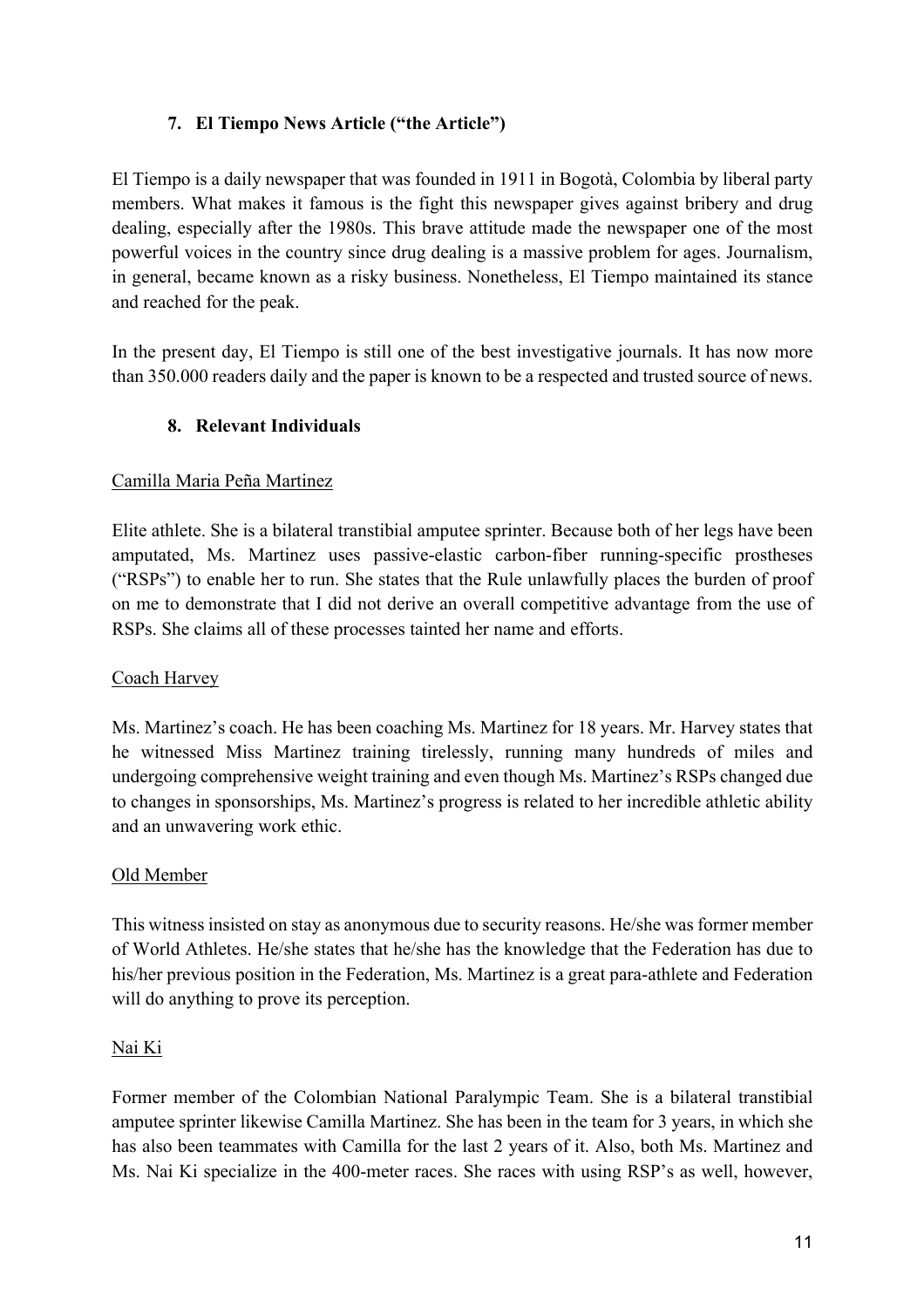hers differ from Ms. Martinez's as also examined in the Laboratory Report. As she was former teammate and also a friend of Ms. Camilla Martinez, she alleges that Ms. Camilla Martinez owes her success to her new sponsored RSP's. This allegation is elaborated with her ranking comparisons to Ms. Martinez's.

### ARG's Doctor

ARG's Doctor remains as an anonymous individual who is linked to the case. He/she requires to stay anonymous due to his/her concerns for his/her job at the laboratory. He/she is involved in the case since he/she prepared a counter-report to the report which the appellant filed ("Miuccia Report").

### Massimo Dutti

Multi-millionaire, one of the respective businesswomen in worldwide business life. Also, the owner of Miuccia Laboratory, which necessary tests were run, and reports was prepared in this case. One of her company has ongoing case. In that case, her company accused by document forgery.

### **9. The Problem**

## **STATEMENT OF FACTS**

The Appellant, **Camilla Martinez**, is an elite athlete. She is a bilateral transtibial amputee sprinter the who specializes in the 400-meter event. Because both of her legs have been amputated, Ms. Martinez uses passive-elastic carbon-fiber running-specific prostheses ("RSPs") to enable her to run.

The Respondent, the **International Association of Athletics Federations** (the "IAAF"), is the international governing body of the sport of athletics, recognized as such by the International Olympic Committee. It has its seat and headquarters in Monaco. The IAAF has recently renamed itself "World Athletics" but for ease of comprehension, the Respondent is referred to as the "IAAF" throughout this Award.

In **2009**, Ms. Martinez began competing in official para-athletic events.

In **2012**, after qualifying for the Colombian Paralympic team, Ms. Martinez competed in the London Paralympics, where she won the silver and bronze medals in the 400m and 200m events. The following year she won silver medals in the 100m, 200m, and 400m events and was a member of the gold medal-winning 4x100m relay team at the International Paralympic Committee ("IPC") World Championships.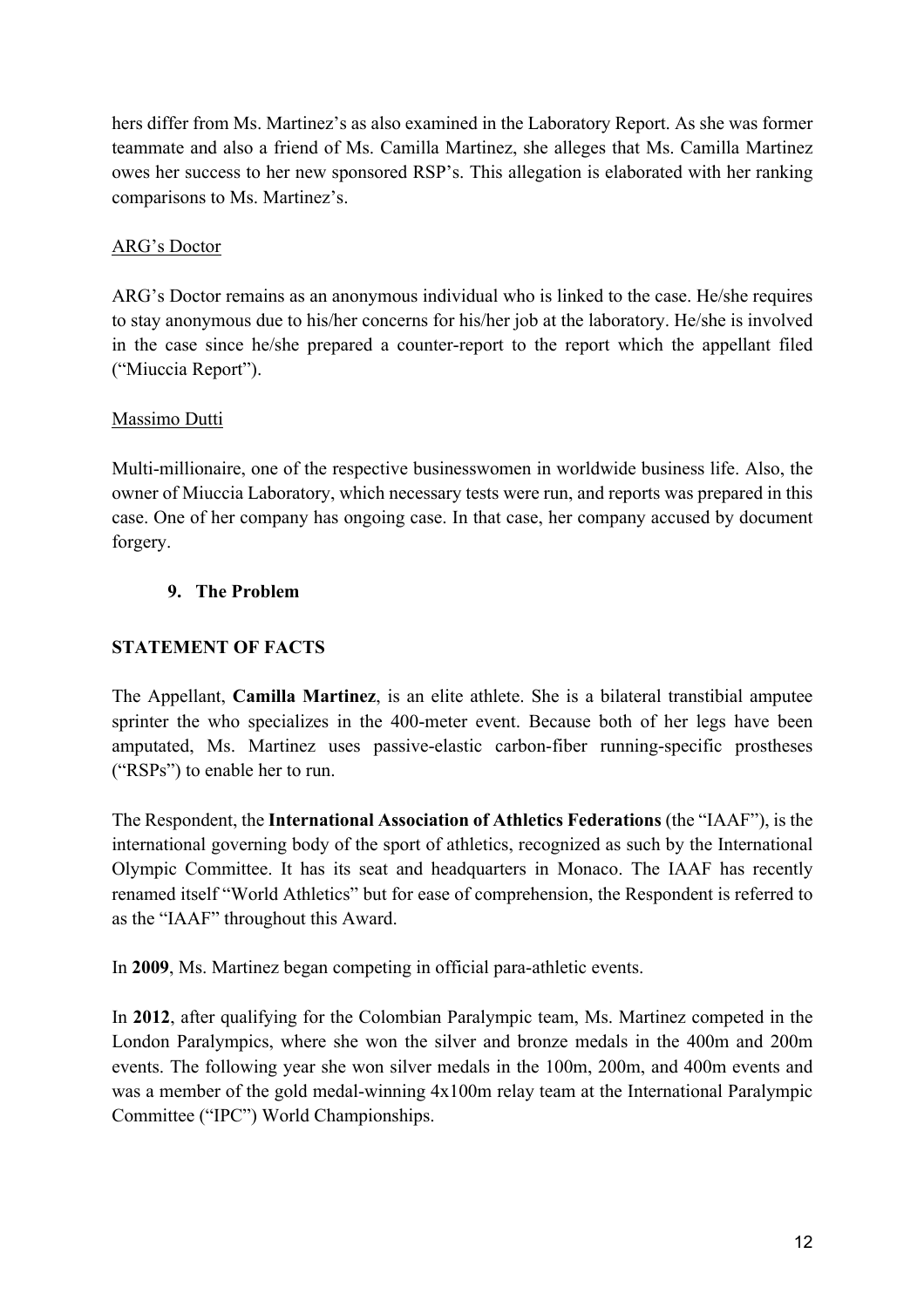In **June 2017**, Ms. Martinez broke the 400m Paralympic world record, running a time of 45.25 seconds at the USA Track & Field Outdoor Championships.

## On **8 March 2019**,

On **4 June 2019**, Ms. Martinez participated in an IAAF-approved track event in Prague, Czech Republic. He completed the 400m event in a time of 44.42 seconds. This was 0.48 seconds faster than the qualifying time set by the IAAF for the 2020 Olympic Games.

On **19 June 2019**, Ms. Martinez received an email that indicates that her achievement in Prague has been ruled illegal due to not having provided a record to the IAAF that she didn't gain a competitive advantage via the use of the "blades" which she competed with.

On **15 August 2019**, Ms. Martinez, sent a response for the process of identifying the criteria to satisfy the burden of proof.

Ms. Martinez did not receive a response to this response email.

On **15 December 2019**, after repeating the request several times, Ms. Martinez wrote again, stressing that the 2018 season was fast approaching and that he was "*trying to do everything I can to make sure I have the right information and approval to compete*".

The following day, Ms. Martinez received an email that contains an apology and explained that Mr. Brian Roe, a member of the IAAF Technical Committee, would provide "*an update on the process envisaged for you to be able to move forward*".

On **30 April 2020**, which explained that any athlete who wishes to obtain a decision from the IAAF that they are permitted to use a prosthetic aid under the Rule must apply to the IAAF which includes "supporting evidence, including a full description of the research project – the hypotheses addressed research design, participants, all measures, statistical analyses, results, discussion, and conclusions.

On **3 July 2020**, Ms. Martinez's legal representatives thus made the Application for, as noted above, *"a ruling that the prosthetics that Ms. Martinez currently uses, and plans to continue using, in competition in pursuit of his qualification for the 2020 Olympic Games are allowable under IAAF Rule 144.3(d)*". The Application stated that Ms. Martinez's use of RSPs did not provide him with any competitive advantage over able-bodied competitors, and instead merely provided her with the opportunity to be able to compete with them. The Application contended that the IAAF "*has not met its burden*" because it had not produced any "*convincing scientific proof*" that Ms. Martinez's RSPs provide him with an "*an overall net advantage over other athletes*".

In support of the Application, Ms. Martinez's legal representatives enclosed a report by Dr. Karen Yeun (the "Miuccia Report"). The Miuccia Report contained a summary and analysis of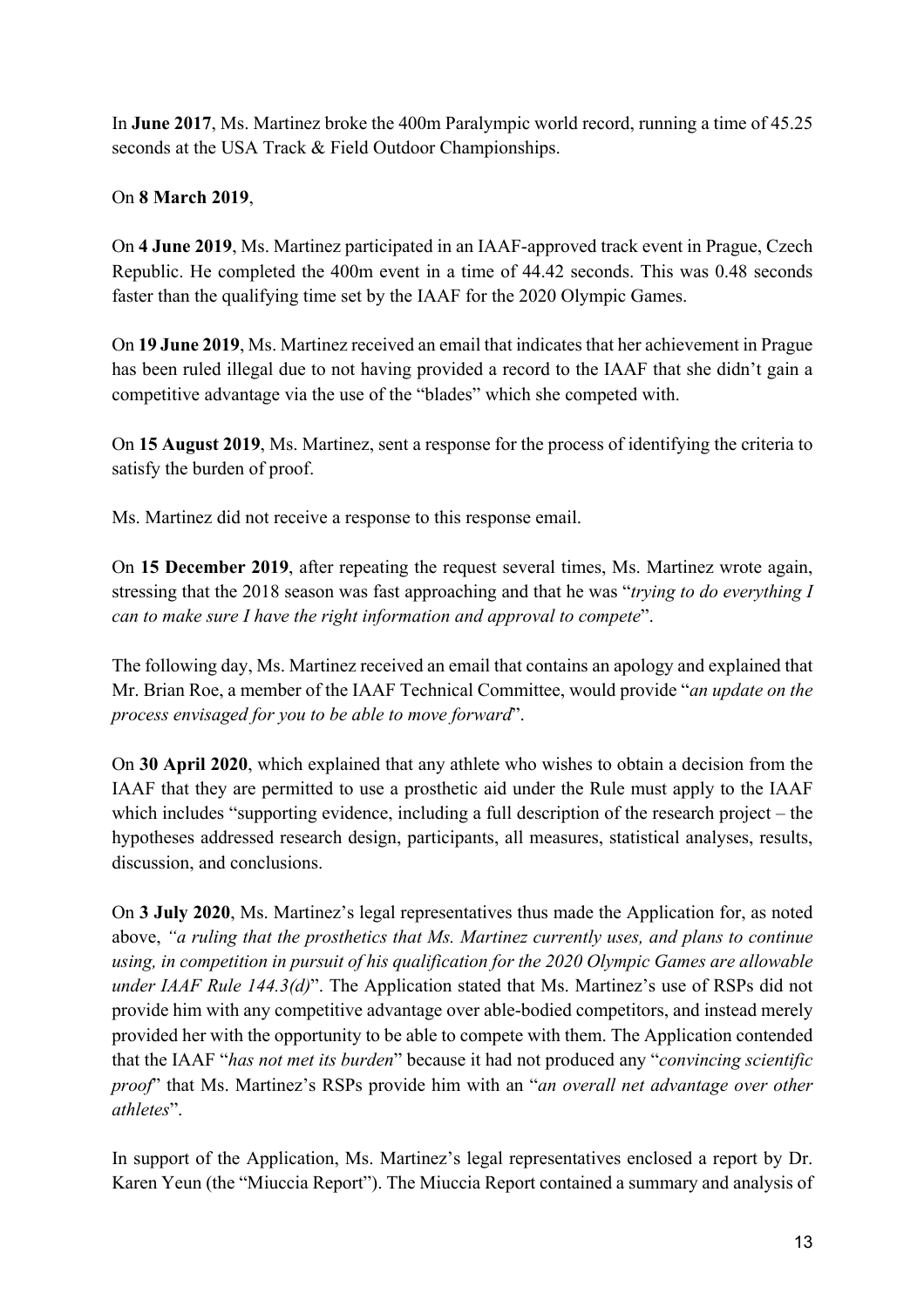various tests carried out on Ms. Martinez by the authors for the purpose of assessing "*his ability to perform athletic tasks that contribute to 400m running performance*", together with a comparison between Ms. Martinez and non-amputee athletes and other athletes with bilateral transtibial amputations.

On **19 July 2020**, following Ms. Martinez's submission of the Application and the Miuccia Report to the IAAF, Ms. Martinez's legal representatives received an email including that: *"The IAAF has established a process…by which to determine whether or not Ms. Martinez has met his burden and demonstrated that, in accordance with Rule 144.3(d), the use of his prostheses 'would not provide him with an overall competitive advantage over an athlete not using such aid'. The aim of Rule 144 is to 'facilitate the athletes' participation in the competition as much as possible', 'whilst always ensuring the competition is conducted fairly to all. Until it has been determined that Ms. Martinez has satisfied the eligibility requirements, the IAAF cannot permit him to compete and have his results listed alongside athletes not using a mechanical aid. If the IAAF permitted Ms. Martinez to compete before the determination of whether or not he has met his burden under Rule 144.3(d), it would be failing its responsibility, as the international federation for athletics, to ensure that competition is conducted fairly for all athletes.*

*In the meantime, Ms. Martinez is eligible to compete alongside athletes not using a mechanical aid in accordance with Rule 132.3."*

Furthermore, the letter explained that the IAAF was considering the Application and that, "*pending determination of the Application, the general position – the status quo – continues to apply, meaning no mechanical aid is permitted to be used in IAAF competitions…the only exception to that general position is that Ms. Martinez may compete with mechanical aids in accordance with Rule 132.3."*

Moreover, "plain from the express wording of Rule 144.3(d) that the burden is on the athlete" and that the IAAF "has repeatedly explained that the burden to show no 'overall competitive advantage' sits with Ms. Martinez". The letter went on to state that the IAAF's Technical Committee had made appointments to a new "Assistance Review Group" ("ARG") which would assess the Application. The letter explained that the ARG would produce a report containing a "provisional recommendation based on that assessment".

On **15 November 2020**, the ARG produced a report which was provided to Ms. Martinez. This explained that the ARG's "provisional recommendation" was that the Application be denied "on the basis that Ms. Martinez has not met her burden of proof to show that his use of prostheses would not provide him with an overall competitive advantage over an athlete not using such prostheses".

The ARG Provisional Report contained a critique (counter view) of the Miuccia Report's conclusion.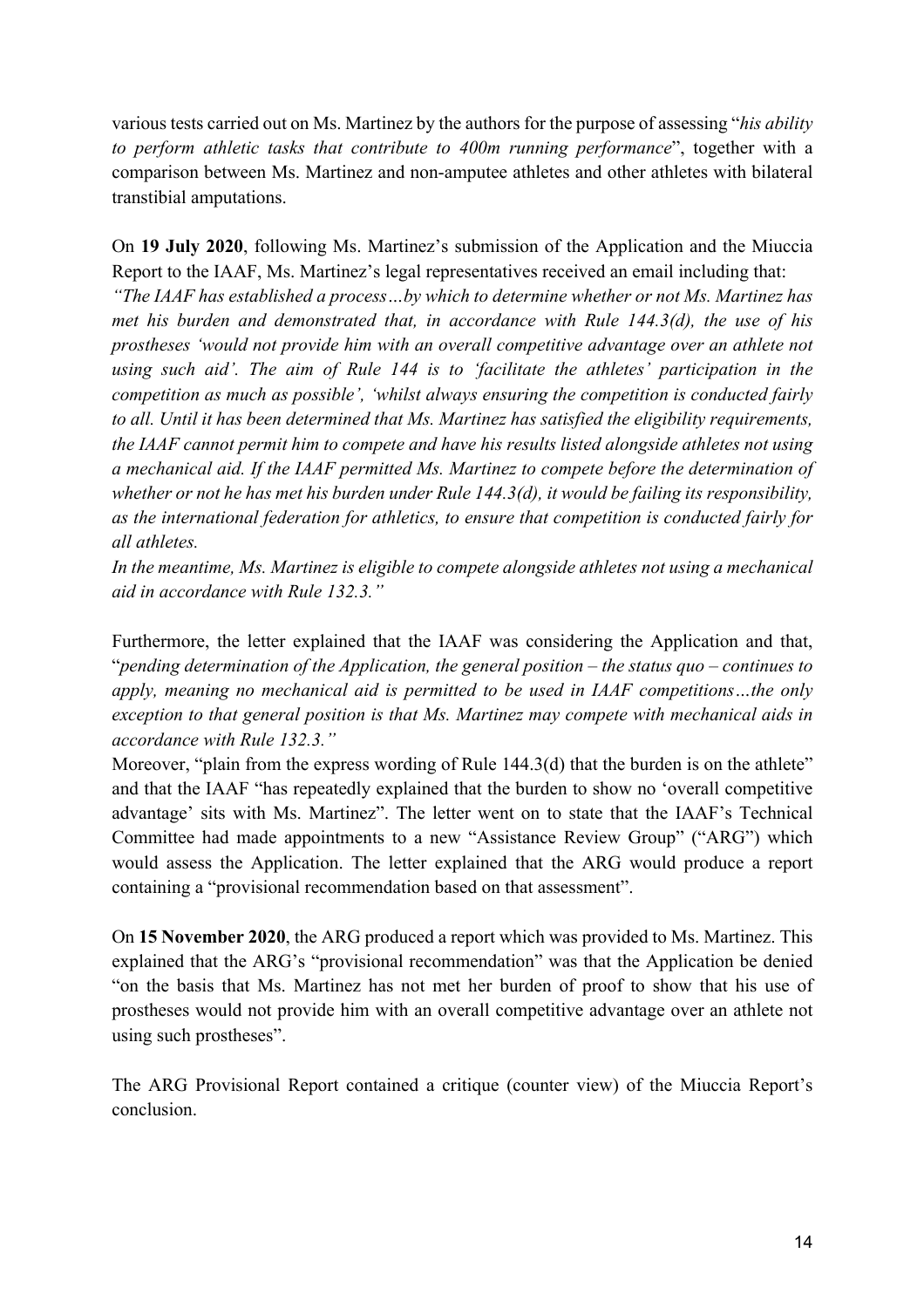On **18 February 2022**, IAAF Chief Executive Officer sent a letter to Ms. Martinez which stated that he had failed to discharge the burden of establishing that his RSPs do not provide him with an overall competitive advantage. The letter stated:

*"I have now considered the letter and its enclosures and determined, in my capacity as Chief Executive Officer of World Athletics, to accept the ARG's recommendation in respect of Ms. Martinez's application. Accordingly, World Athletics' final decision is that Ms. Martinez's application is denied on the basis that Ms. Martinez has not met his burden of proof to show on the balance of probabilities that his use of prostheses would not provide him with an overall competitive advantage over an athlete not using prostheses.*

*Ms. Martinez has a right of appeal against World Athletics' decision, which you will be aware of from World Athletics' previous correspondence in relation to this matter."*

On **27 February 2022**, Ms. Martinez filed his Statement of Appeal with the CAS against the IAAF with respect to the Appealed Decision. Pursuant to Articles R44.2 and R52 of the CAS Code, Ms. Martinez also requested an expedited hearing of the appeal, with a decision to be rendered by 1 May 2020.

On **2 March 2022**, Ms. Martinez informed the CAS Court Office that he wished for his Statement of Appeal to be considered as his Appeal Brief pursuant to Article R51 of the CAS Code.

On **6 March 2022**, the IAAF confirmed its agreement for an expedited hearing to take place by mid-April 2020 on the condition that (i) Article R56 of the CAS Code would apply; (ii) the IAAF would have 30 days to submit its Answer; and (iii) Dr. Yeun would provide an explanation of her rejection of the position set out in the ARG Report within seven days.

On **17 March 2022**, the CAS Court Office informed the parties that the procedure would be considered expedited in accordance with Article R52 of the CAS Code.

On **28 March 2022**, the Appellant filed "Miuccia Report", and the Respondent filed "ARG Report" as a reply.

On **4 May 2022**, the Panel specified the main questions to be discussed as procedure and merits.

On **13-14-15 May 2022**, the hearing will be held at the CAS headquarters in Lausanne, Switzerland.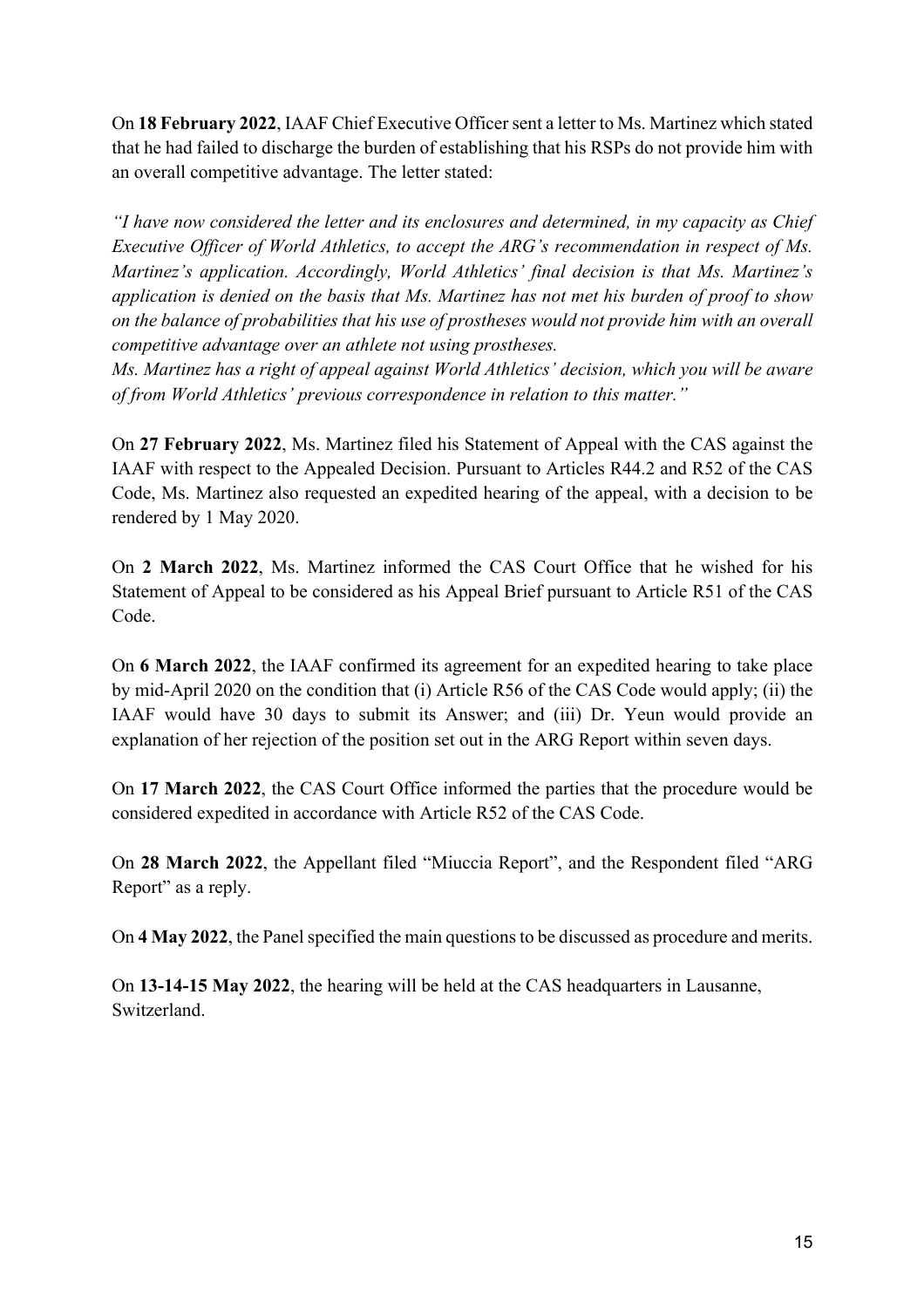## **B. Applicable Law**

### **1. CAS Code: Procedural Rules**

### **44.2** Hearing

If a hearing is to be held, the President of the Panel shall issue directions with respect to the hearing as soon as possible and set the hearing date. As a general rule, there shall be one hearing during which the Panel hears the parties, any witnesses, and any experts, as well as the parties' final oral arguments, for which the Respondent is heard last.

The President of the Panel shall conduct the hearing and ensure that the statements made are concise and limited to the subject of the written presentations, to the extent that these presentations are relevant. Unless the parties agree otherwise, the hearings are not public. The hearing may be recorded. Any person heard by the Panel may be assisted by an interpreter at the cost of the party which called such person.

The parties may only call such witnesses and experts which they have specified in their written submissions. Each party is responsible for the availability and costs of the witnesses and experts it has called.

The President of the Panel may decide to conduct a hearing by videoconference or to hear some parties, witnesses and experts via tele-conference or videoconference. With the agreement of the parties, she/he may also exempt a witness or expert from appearing at the hearing if the witness or expert has previously filed a statement.

The Panel may limit or disallow the appearance of any witness or expert, or any part of their testimony, on the grounds of irrelevance.

Before hearing any witness, expert or interpreter, the Panel shall solemnly invite such person to tell the truth, subject to the sanctions of perjury.

Once the hearing is closed, the parties shall not be authorized to produce further written pleadings, unless the Panel so orders.

After consulting the parties, the Panel may, if it deems itself to be sufficiently well informed, decide not to hold a hearing.

**R44.3** Evidentiary Proceedings Ordered by the Panel

A party may request the Panel to order the other party to produce documents in its custody or under its control. The party seeking such production shall demonstrate that such documents are likely to exist and to be relevant.

If it deems it appropriate to supplement the presentations of the parties, the Panel may at any time order the production of additional documents or the examination of witnesses, appoint and hear experts, and proceed with any other procedural step. The Panel may order the parties to contribute to any additional costs related to the hearing of witnesses and experts.

The Panel shall consult the parties with respect to the appointment and terms of reference of any expert. The expert shall be independent of the parties. Before appointing her/him, the Panel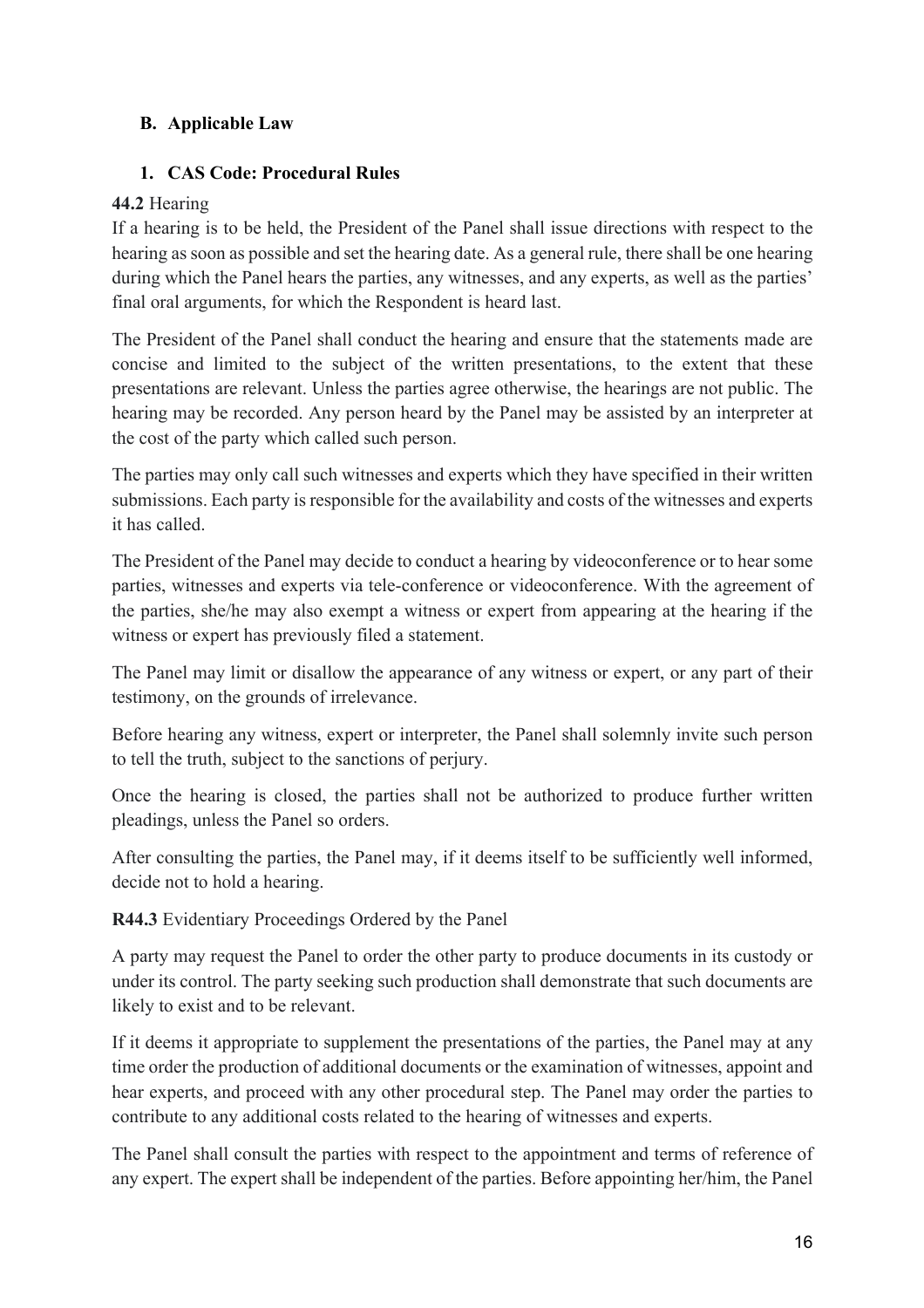shall invite her/him to immediately disclose any circumstances likely to affect her/his independence with respect to any of the parties.

## **R45** Law Applicable to the Merits

The Panel shall decide the dispute according to the rules of law chosen by the parties or, in the absence of such a choice, according to Swiss law. The parties may authorize the Panel to decide ex aequo et bono.

# **R51** Appeal Brief

Within ten days following the expiry of the time limit for the appeal, the Appellant shall file with the CAS Court Office a brief stating the facts and legal arguments giving rise to the appeal, together with all exhibits and specification of other evidence upon which it intends to rely. Alternatively, the Appellant shall inform the CAS Court Office in writing within the same time limit that the statement of appeal shall be considered as the appeal brief. The appeal shall be deemed to have been withdrawn if the Appellant fails to meet such time limit.

In its written submissions, the Appellant shall specify the name(s) of any witnesses, including a brief summary of their expected testimony, and the name(s) of any experts, stating their area of expertise, it intends to call and state any other evidentiary measure which it requests. The witness statements, if any, shall be filed together with the appeal brief, unless the President of the Panel decides otherwise.

# **R52** Initiation of the Arbitration by the CAS

Unless it appears from the outset that there is clearly no arbitration agreement referring to CAS, that the agreement is clearly not related to the dispute at stake, or that the internal legal remedies available to the Appellant have clearly not been exhausted, CAS shall take all appropriate actions to set the arbitration in motion. The CAS Court Office shall communicate the statement of appeal to the Respondent, and the President of the Division shall proceed with the formation of the Panel in accordance with Articles R53 and R54. If applicable, she/he shall also decide promptly on any application for a stay or for interim measures.

The CAS Court Office shall send a copy of the statement of appeal and appeal brief to the authority which issued the challenged decision, for information.

The CAS Court Office may publicly announce the initiation of any appeals arbitration procedure and, at a later stage and where applicable, the composition of the arbitration panel and the hearing date, unless the parties agree otherwise.

With the agreement of the parties, the Panel or, if it has not yet been appointed, the President of the Division may proceed in an expedited manner and shall issue appropriate directions for such procedure.

Where a party files a statement of appeal in connection with a decision which is the subject of a pending appeal before CAS, the President of the Panel, or if she/he has not yet been appointed,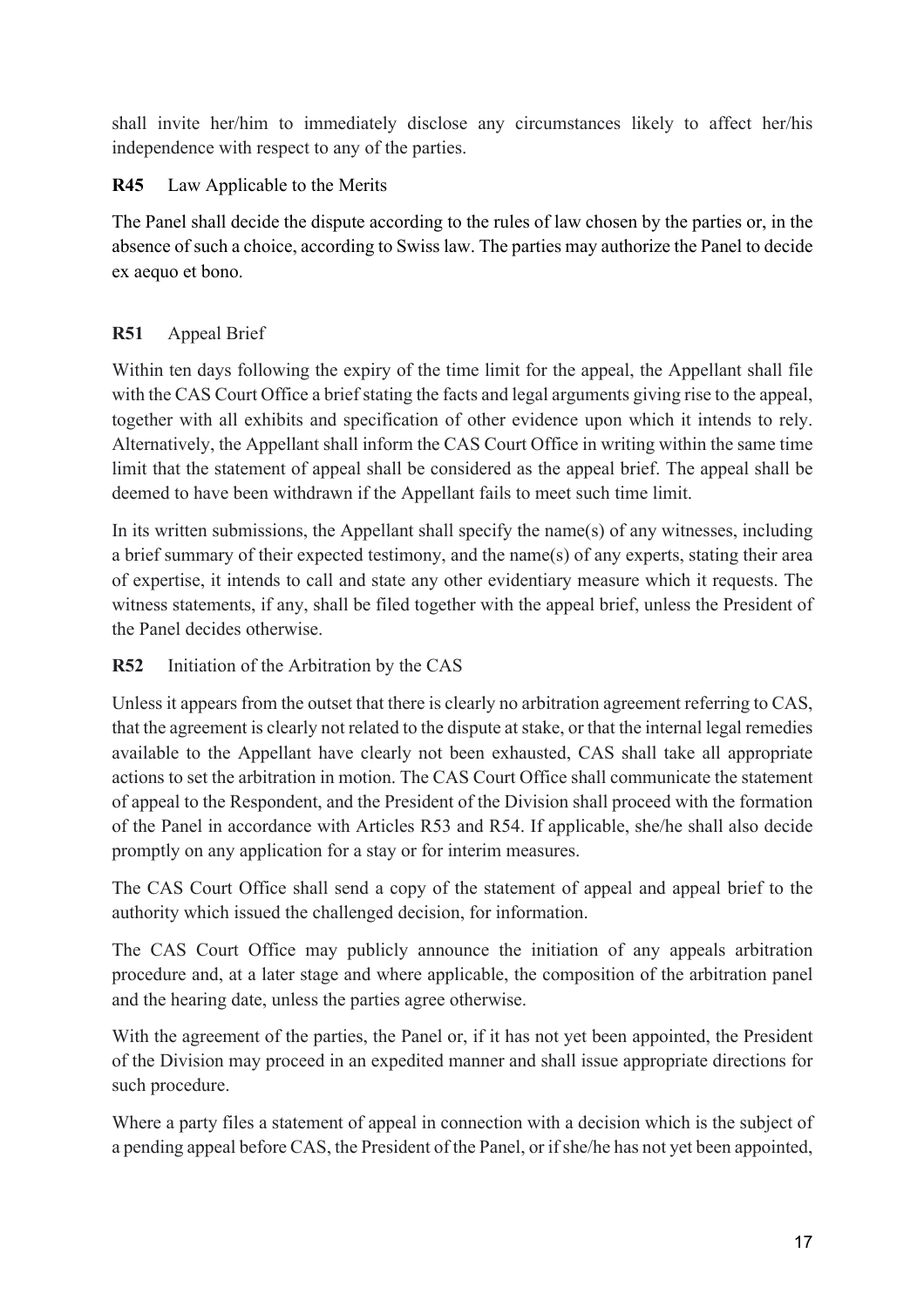the President of the Division, may decide, after inviting submissions from the parties, to consolidate the two procedures.

**R56** Appeal and answer complete - Conciliation

Unless the parties agree otherwise or the President of the Panel orders otherwise on the basis of exceptional circumstances, the parties shall not be authorized to supplement or amend their requests or their argument, to produce new exhibits, or to specify further evidence on which they intend to rely after the submission of the appeal brief and of the answer.

The Panel may at any time seek to resolve the dispute by conciliation. Any settlement may be embodied in an arbitral award rendered by consent of the parties.

**R57** Scope of Panel's Review, Hearing

"The Panel has full power to review the facts and the law. It may issue a new decision which replaces the decision challenged or annul the decision and refer the case back to the previous instance…"

**R64.4** At the end of the proceedings, the CAS Court Office shall determine the final amount of the cost of arbitration, which shall include:

- $\bullet$  the CAS Court Office fee.
- the administrative costs of the CAS calculated in accordance with the CAS scale,
- the costs and fees of the arbitrators,
- the fees of the ad hoc clerk, if any, calculated in accordance with the CAS fee scale,
- a contribution towards the expenses of the CAS, and
- the costs of witnesses, experts, and interpreters.

The final account of the arbitration costs may either be included in the award or communicated separately to the parties. The advance of costs already paid by the parties are not reimbursed by the CAS with the exception of the portion which exceeds the total amount of the arbitration costs.

### **2. IAAF Competition Rules/WA Technical Rules**

# **(25.) Rule 132 of IAAF Competition Rules - Competition Secretary, Technical Information Centre**

25.3 *"Where the applicable regulations for a competition other than under Rule 1.1(a) permit the simultaneous participation of athletes:* 

*(a) competing with the assistance of another person, i.e., a guide runner; or* 

*(b) using a mechanical aid which is not authorized under Rule 144.3(d);* 

*their results shall be listed separately and, where applicable, their para classification shown."* 

Rule 25.3 of the World Athletic Competition Rules is in materially identical terms.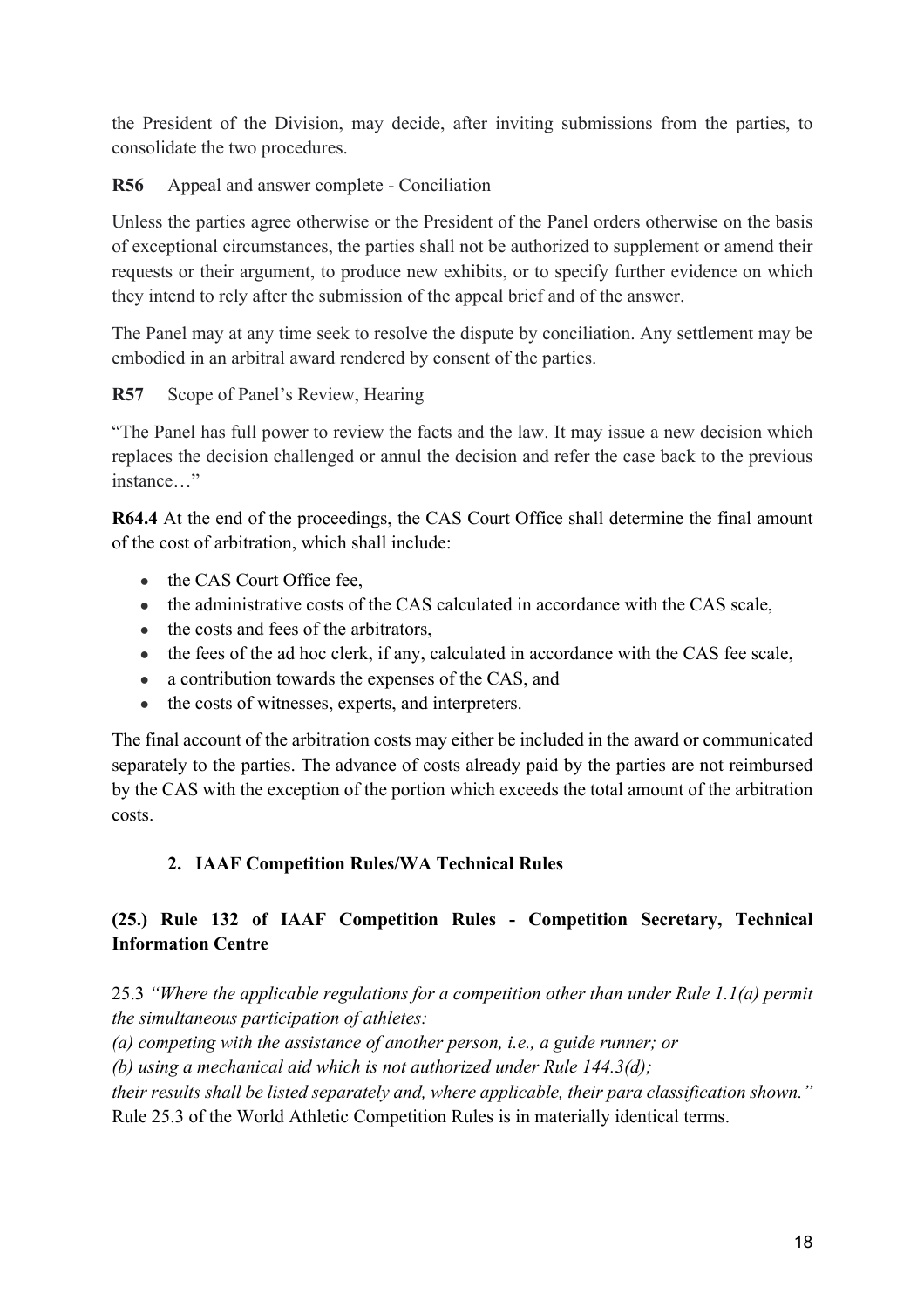### **(6.) Rule 144 of IAAF Technical Rules - Assistance to Athletes**

### Medical Examination and Assistance:

6.1 *medical examination / treatment and/or physiotherapy may be provided either on the competition area itself by the official medical staff appointed by the Organizers and identified by armbands, vests or similar distinctive apparel or in designated medical treatment areas outside the competition area by accredited team medical personnel specifically approved by the medical or technical delegate(s) for the purpose. In neither case shall the intervention delay the conduct of the competition or an athlete's trial in the designated order. such attendance or assistance by any other person, whether immediately before competition, once athletes have left the Call Room or during competition, is assistance. Note: The competition area, which normally also has a physical barrier, is defined for this purpose as the area where the competition is being staged and which has an access restricted to the competing athletes and personnel authorized in accordance with the relevant rules and regulations.*

6.2 *Any athlete giving or receiving assistance from within the competition area during an event) shall be warned by the Referee and advised that, if there is any repetition, they will be disqualified from that event.* 

*Note: In cases under Rule 6.3.1 of the Technical Rules, disqualification may be made without warning.* 

#### Assistance not Allowed

6.3 *For the purpose of this Rule, the following examples shall be considered assistance, and are therefore not allowed: 6.3.1 Pacing in races by persons not participating in the same race, by athletes lapped or about to be lapped or by any kind of technical device (other than those permitted under Rule 6.4.4 of the Technical Rules)*.

6.3.2 *Possession or use of video recorders, radios, Cd, radio transmitters, mobile phone or similar devices in the competition area*.

6.3.3 *except for shoes complying with Rule 5 of the Technical Rules, the use of any technology or appliance that provides the user with an advantage which they would not have obtained using the equipment specified in, or permitted by, the Rules.* 

*6.3.4 The use of any mechanical aid, unless the athlete can establish on the balance of probabilities that the use of an aid would not provide them with an overall competitive advantage over an athlete not using such aid.*

6.3.5 *Provision of advice or other support by any official of the competition not related to or required by their specific role in the competition at the time (e.g., coaching advice, indication of the take-off point in a jumping event except to indicate a failure in Horizontal Jumps, time or distance gaps in a race etc.).* 

6.3.6 *Receiving physical support from another athlete (other than helping to recover to a standing position) that assists in making forward progression in a race*.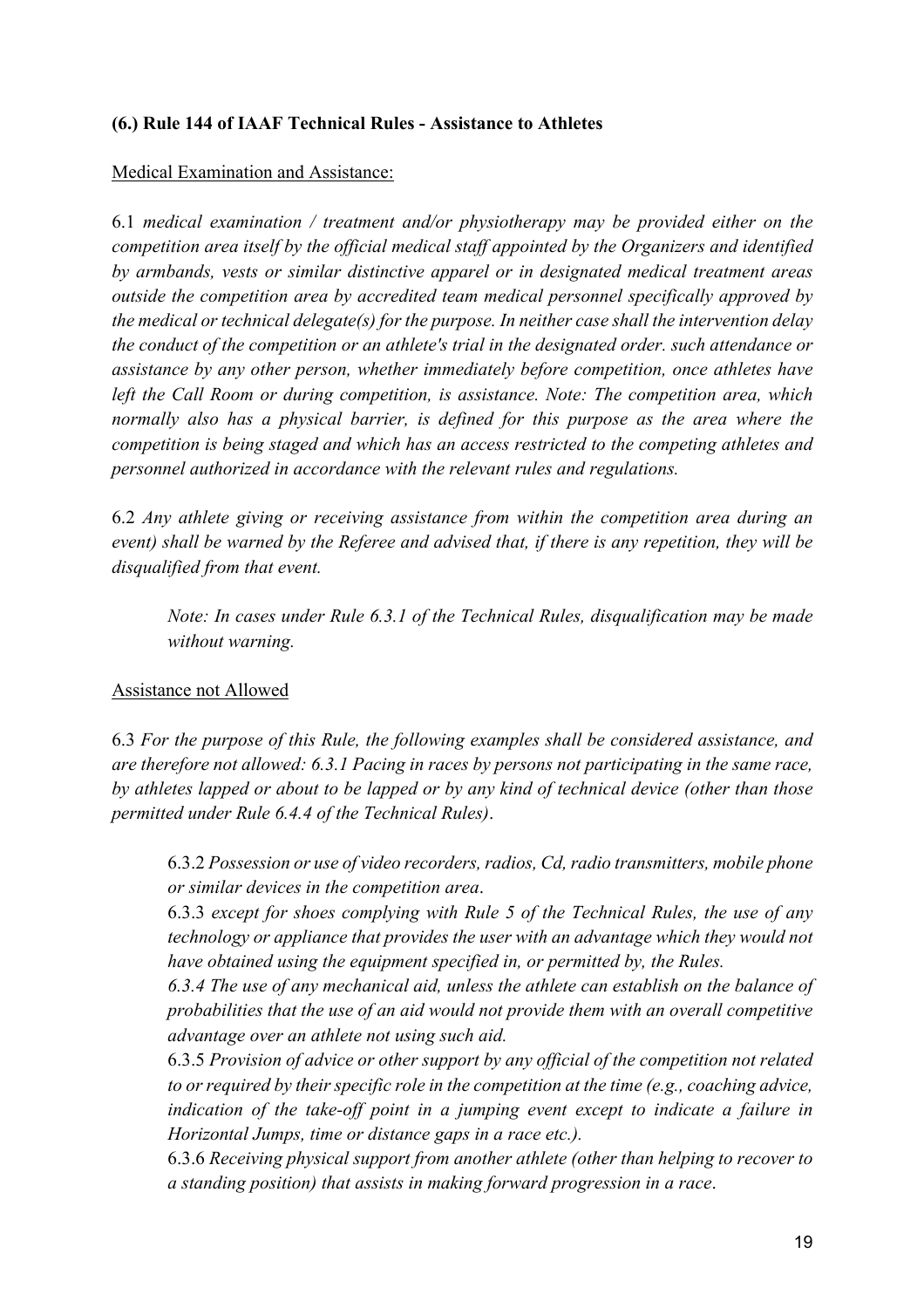### Assistance Allowed

6.4 *For the purpose of this Rule, the following shall not be considered assistance, and are therefore allowed:* 

6.4.1 *Communication between the athletes and their coaches not placed in the competition area. In order to facilitate this communication and not to disturb the staging of the competition, a place in the stands, close to the competition area of each Field event, should be reserved to the athletes' coaches. Note: Coaches and other persons otherwise complying with Rules 54.10 and 55.8 of the Technical Rules may communicate with their athlete(s).*

6.4.2 *medical examination / treatment and/or physiotherapy necessary to enable an athlete to participate or continue participation once on the competition area under Rule 6.1 of the Technical Rules*.

6.4.3 *Any kind of personal safeguard (e.g. bandage, tape, belt, support, wrist cooler, breathing aid etc.) for protection and/or medical purposes. The Referee, in conjunction with the medical delegate, shall have the authority to verify any case should the Referee judge that to be desirable. (see also Rules 32.4 and 32.5 of the Technical Rules.)* 

6.4.4 *Heart rate or speed distance monitors or stride sensors or similar devices carried or worn personally by athletes during an event, provided that such device cannot be used to communicate with any other person.* 

6.4.5 *viewing by athletes competing in Field events, of images of previous trial(s), recorded on their behalf by persons not placed in the competition area (see note to Rule 6.1 of the Technical Rules). The viewing device or images taken from it must not be taken into the competition area.* 

6.4.6 *Hats, gloves, shoes, items of clothing provided to athletes at official stations or when otherwise approved by the relevant Referee.* 

6.4.7 *Receiving physical support from an official or other person designated by the organisers to recover to a standing position or to access medical assistance.* 

6.4.8 *electronic lights or similar appliance indicating progressive times during a race, including of a relevant record.*

### **(17.) Rule 163 of IAAF Technical Rules - The Race**

### Indication of Intermediate Times

17.14 *Intermediate times and preliminary winning times may be officially announced and/or displayed. Otherwise, such times must not be communicated to the athletes by persons in the competition area without the prior approval of the appropriate Referee who may authorise or appoint no more than one person to call times at each of no more than two agreed timing points.* 

*Athletes who receive intermediate times that have been communicated in violation of this Rule shall be considered to have received assistance and shall be subject to the provisions of Rule*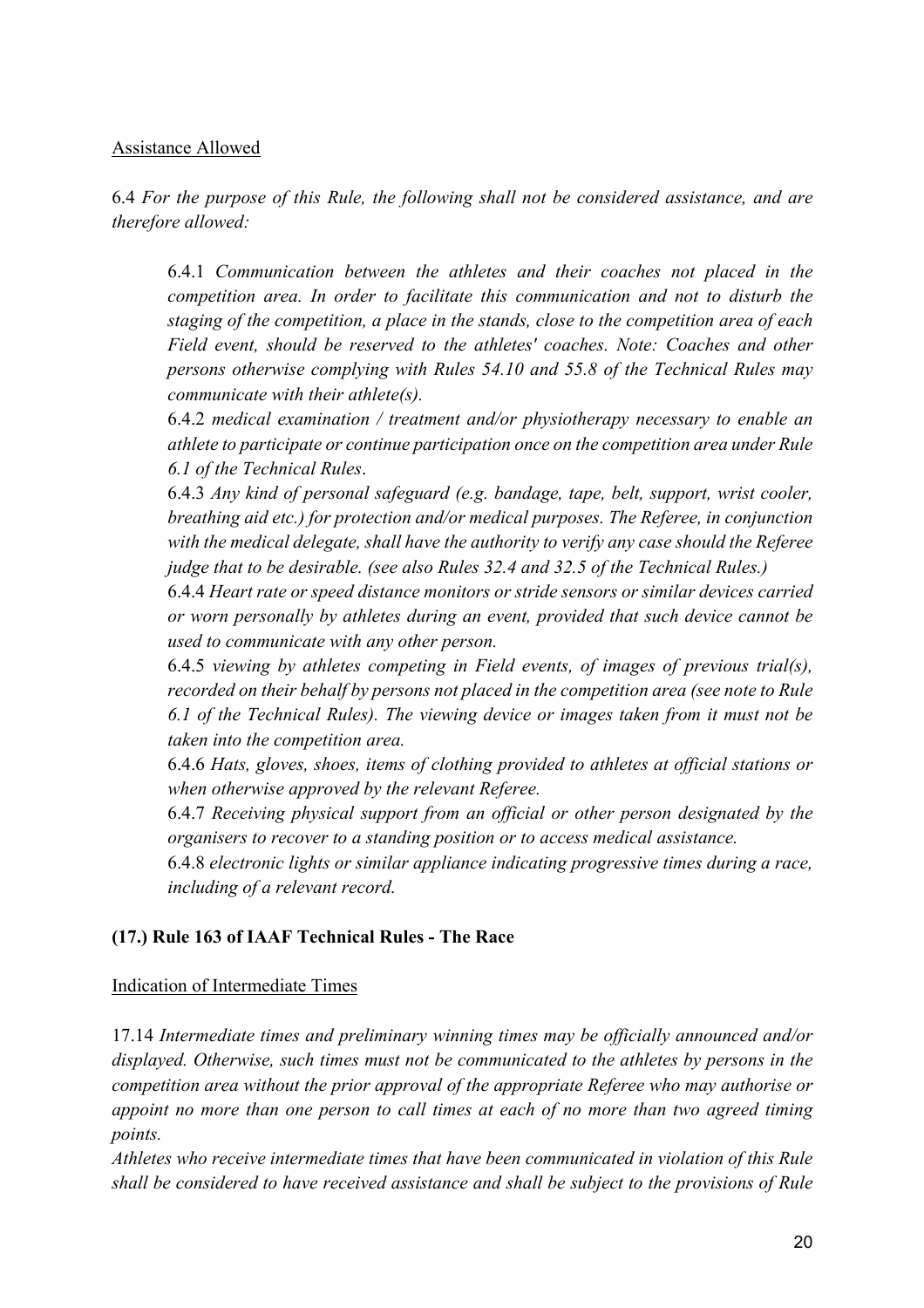*6.2 of the Technical Rules. Note: The competition area, which normally also has a physical barrier, is defined for this purpose as the area where the competition is being staged and which has an access restricted to the competing athletes and personnel authorised in accordance with the relevant Rules and Regulations*

Both parties debate upon the validity of the relevant rules. Athlete Camilla Maria Pena Martinez's prosthetics are refuted under the definiton of *"mechanical aid".* Spesifically, as directly stated in the provision itself, it is debated whether these prosthetics give her a "*competitive advantage*" or not. As further ellaborated in the case file, Ms. Martinez is trying to prove if her mechanical aid mechanism does not give an advantage to her competing by numerous lab tests.

It is also disputed that the 6.3.4 of the aforementioned rules form a "discrimination" for disable persons, this provisions' relevance to the dispute at hand will also be demonstrated.

In order to determine the validity and effect of the Rule, it is first necessary to determine exactly what the Rule means. As noted above, the Rule provides that (together with Rule 144.2 for contextual sense):

*"Any athlete giving or receiving assistance from within the competition area during an event (including under Rule 163.14, 163.15, 230.10 and 240.8) shall be warned by the Referee and advised that, if there is any repetition, he will be disqualified from that event."* 

"*For the purpose of this Rule, the following examples shall be considered assistance, and are therefore not allowed: […]* 

*The use of any mechanical aid, unless the athlete can establish on the balance of probabilities that the use of an aid would not provide him with an overall competitive advantage over an athlete not using such aid."* 

293. At the Panel's request, the parties made submissions on the proper construction of the Rule. (It is common ground that prosthetic limbs are a mechanical aid for the purposes of the Rule.)

294. Mr. Leeper submitted that the Rule requires a comparison to be undertaken between the disabled athlete who wishes to use a mechanical aid (in this case Mr. Leeper) and an ablebodied athlete who is not using such an aid. It does not require a comparison between the athlete who wishes to use the mechanical aid and the performance that same athlete would be capable of achieving if (hypothetically) they had intact biological legs. According to Mr. Leeper, the construction of the Rule he advocates is consistent with the natural meaning of the text of the Rule and reflects the fact that it is impossible to know how Mr. Leeper (or any other amputee athlete) would perform if he had intact biological legs.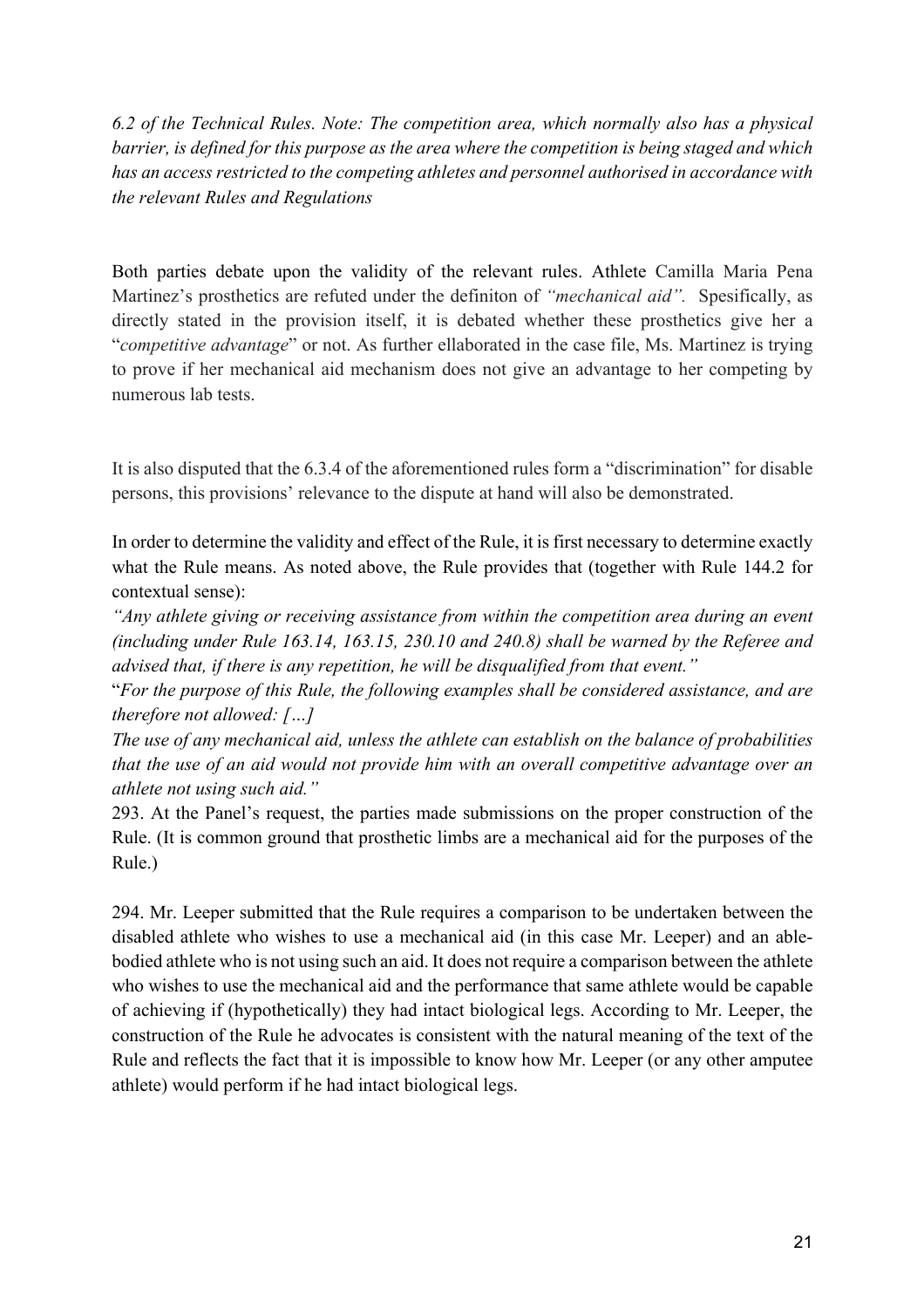### **3. ECHR and CRPD Rules**

ARTICLE 14 *Prohibition of discrimination:* The enjoyment of the rights and freedoms set forth in this Convention shall be secured without discrimination on any ground such as sex, race, color, language, religion, political or other opinion, national or social origin, association with a national minority, property, birth, or other status.

In the further stages of the case, Camilla Maria Pena Martinez also puts forth that the aforesaid rule of ECHR alongside the rule of CRPD mentioned below is violated through the IAAF Competition rules, since it creates a "*restriction on the basis of disability*" which "*has the purpose or effect of impairing*" Mr. Leeper's participation in IAAF-sanctioned athletics competitions "*on an equal basis with others.*

Article 30(5) of the CRPD provides that: *"With a view to enabling persons with disabilities to participate on an equal basis with others in recreational, leisure and sporting activities, States Parties shall take appropriate measures: (a) To encourage and promote the participation, to the fullest extent possible, of persons with disabilities in mainstream sporting activities at all levels…"* 

IAAF argues that these provisions of the CRPD AND ECHR are not applicable to the present case, In particular, the IAAF submits that the CRPD and ECHR only apply to State Parties and public authorities exercising State powers, and do not apply to private bodies which are not exercising such powers. The Panel accepts that the CRPD and ECHR are international treaties that are directed towards, and binding upon, State Parties and do not impose obligations on purely private bodies. The materials before the Panel do not establish that under Monegasque law the IAAF itself owes any obligations to Mr. Leeper by virtue of either the ECHR or the CRPD. In this regard, the Panel notes the observation of the CAS Panel in *A v FIFA* CAS 2011/A/2426 that, "*international treaties on human rights are meant to protect the individuals' fundamental rights vis-à-vis governmental authorities and, in principle, they are inapplicable per se in disciplinary matters carried out by sport's governing bodies, which are legally characterized as purely private entities*". While the present appeal does not concern a "disciplinary matter", the Panel considers that those observations are equally applicable to the Appellant's reliance on the ECHR and CRPD in this case.

CRPD's definition regarding discrimination: "Discrimination on the basis of disability" means any distinction, exclusion, or restriction on the basis of disability that has the purpose or effect of impairing or nullifying the recognition, enjoyment, or exercise, on an equal basis with others, of all human rights and fundamental freedoms in the political, economic, social, cultural, civil or any other field. It includes all forms of discrimination, including denial of reasonable accommodation…"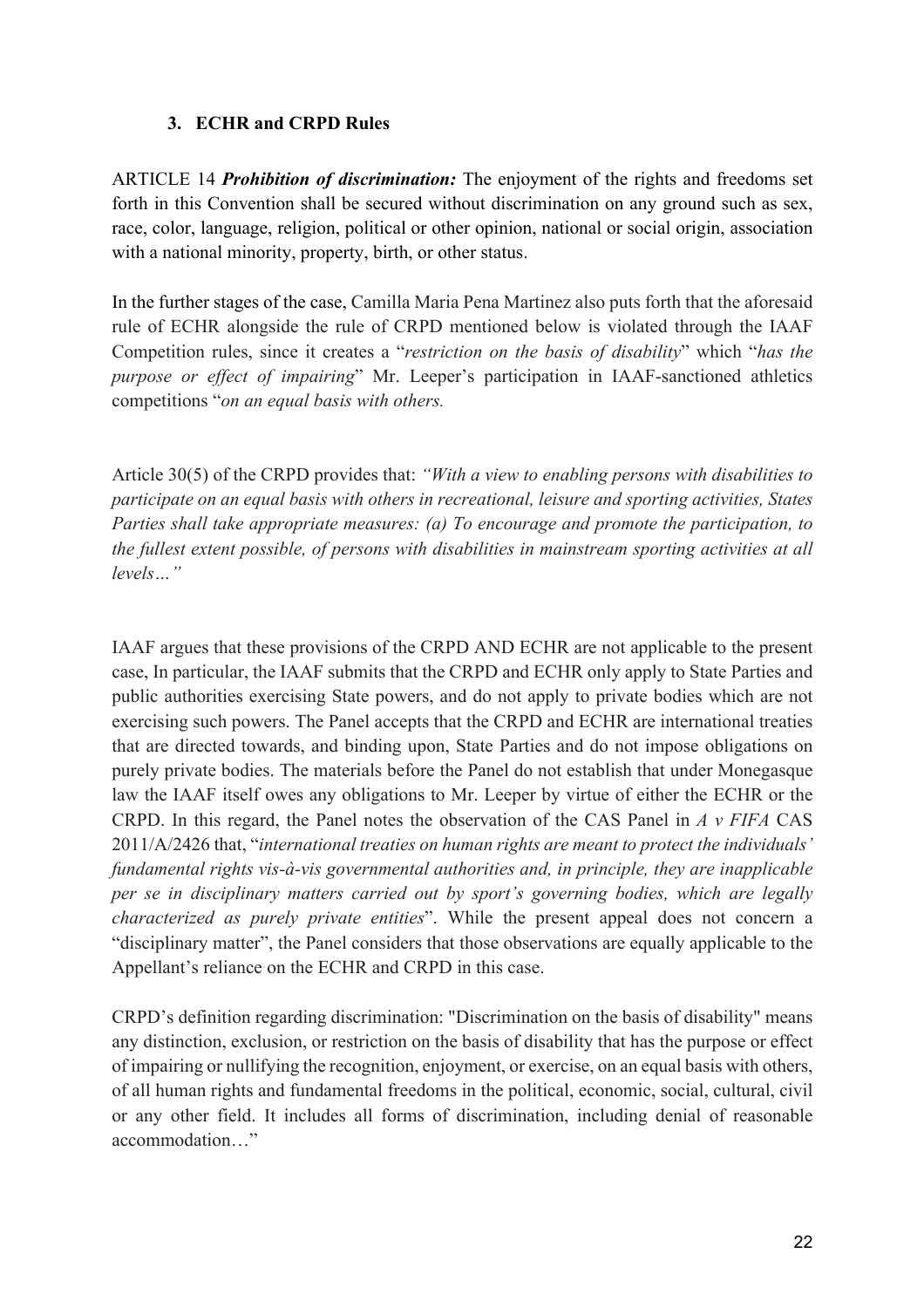## **C. Procedural Matters**

- Admissibility
- Anonymity

### **D. Merits Matters**

- Burden of prof
- Finding of facts
	- The depositions of witnesses
	- Credibility/Reliability of the witness' depositions and The Panel's assessment of the evidence
- Further motions